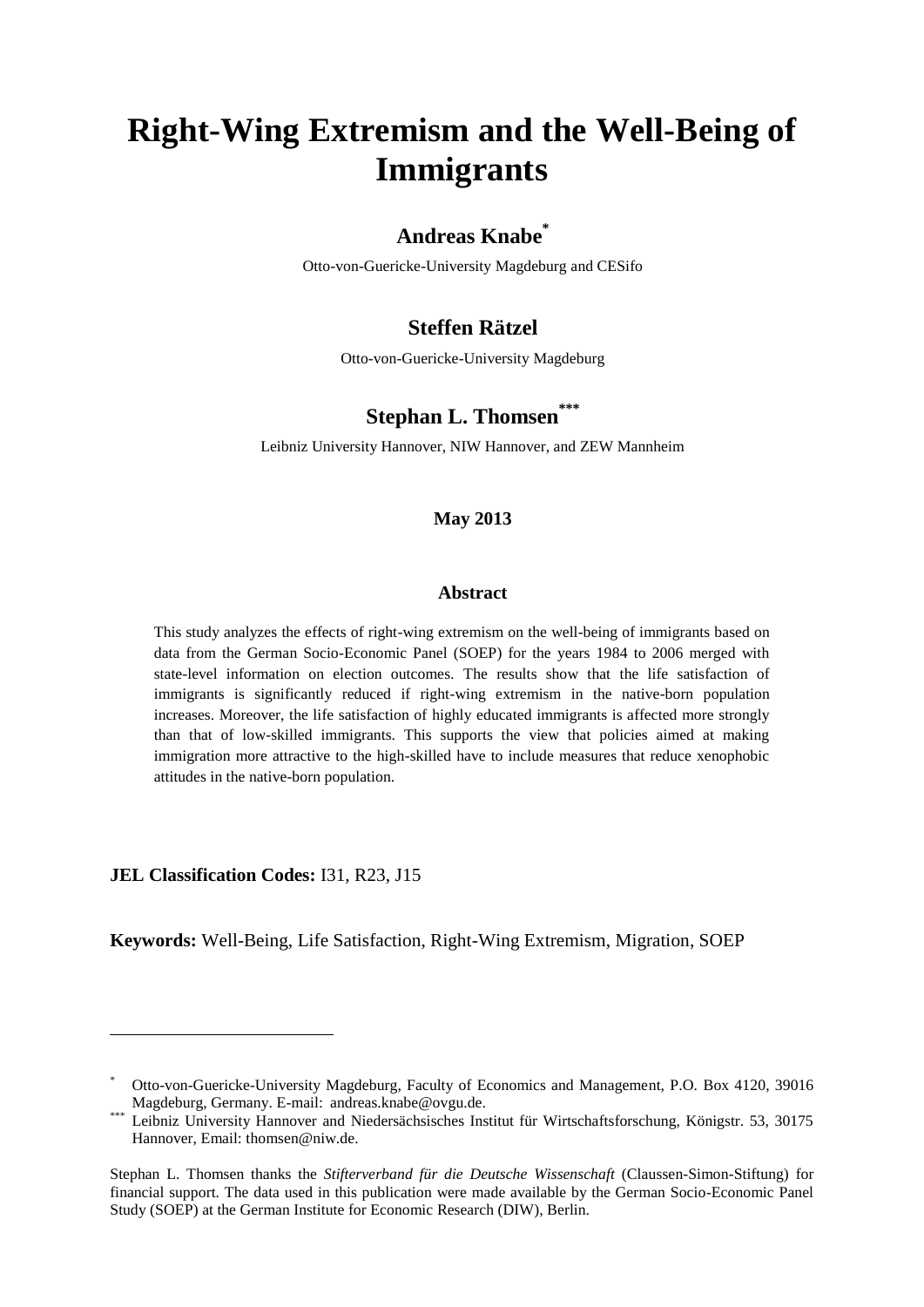# I. INTRODUCTION

Immigration from developing countries to developed economies can generate substantial positive effects for the host countries. One of the reasons is that the growth of the labor force in developed countries is expected to slow down, and that the labor force will eventually decline, within the next 20 years. This will lead to rising elderly dependency ratios, which puts a strain on public budgets. Migration, in particular the immigration of skilled workers, could help to mitigate the fiscal cost of a rapidly aging population (cf. World Bank 2006). Hence, many developed countries have implemented selective migration policies, using systems of quotas, points, and targeted programs (cf. OECD 2007). The European Union is also pursuing plans to create an "EU Blue Card". This program is supposed to make immigration to the EU more attractive for highly qualified workers by creating a fast-track to obtain work permits and by granting favorable conditions for family reunification and movement across the EU. As these examples show, attracting high-skilled workers is one of the core aims of immigration policies in developed economies.

In Germany, the situation appears to be even more dramatic than in other developed economies. The share of the working-age population has already been shrinking since the 1980s. Without immigration, the German Statistical Office expects the elderly dependency ratio to rise from 45.2 (people  $\geq 60$  years per 100 persons aged 20-59) in 2005 to 101.3 in 2050 (Statistisches Bundesamt 2006). Examining the interplay of immigrants' economic performance and immigration policy in various European countries, Constant and Zimmermann (2005) find that, in particular, Germany could benefit from targeting its integration policies more at high-skilled immigrants.

Despite the potential benefits of immigration to developed economies, public opinion with respect to immigration has deteriorated in the face of high unemployment and strained welfare systems in many European countries. Native populations are concerned that migrants, as recipients of generous social transfers, are more of a fiscal burden than contributors to the domestic economy. Although there are differences between member states in the EU25 and between different socio-demographic groups with regard to the types of fear and concerns, Beutin et al. (2006) note in their overview that despite these differences the public perception of migration tends to be increasingly negative throughout Europe.

An extreme manifestation of this development is the growing prevalence of right-wing and xenophobic political attitudes and increasing support for right-wing political parties among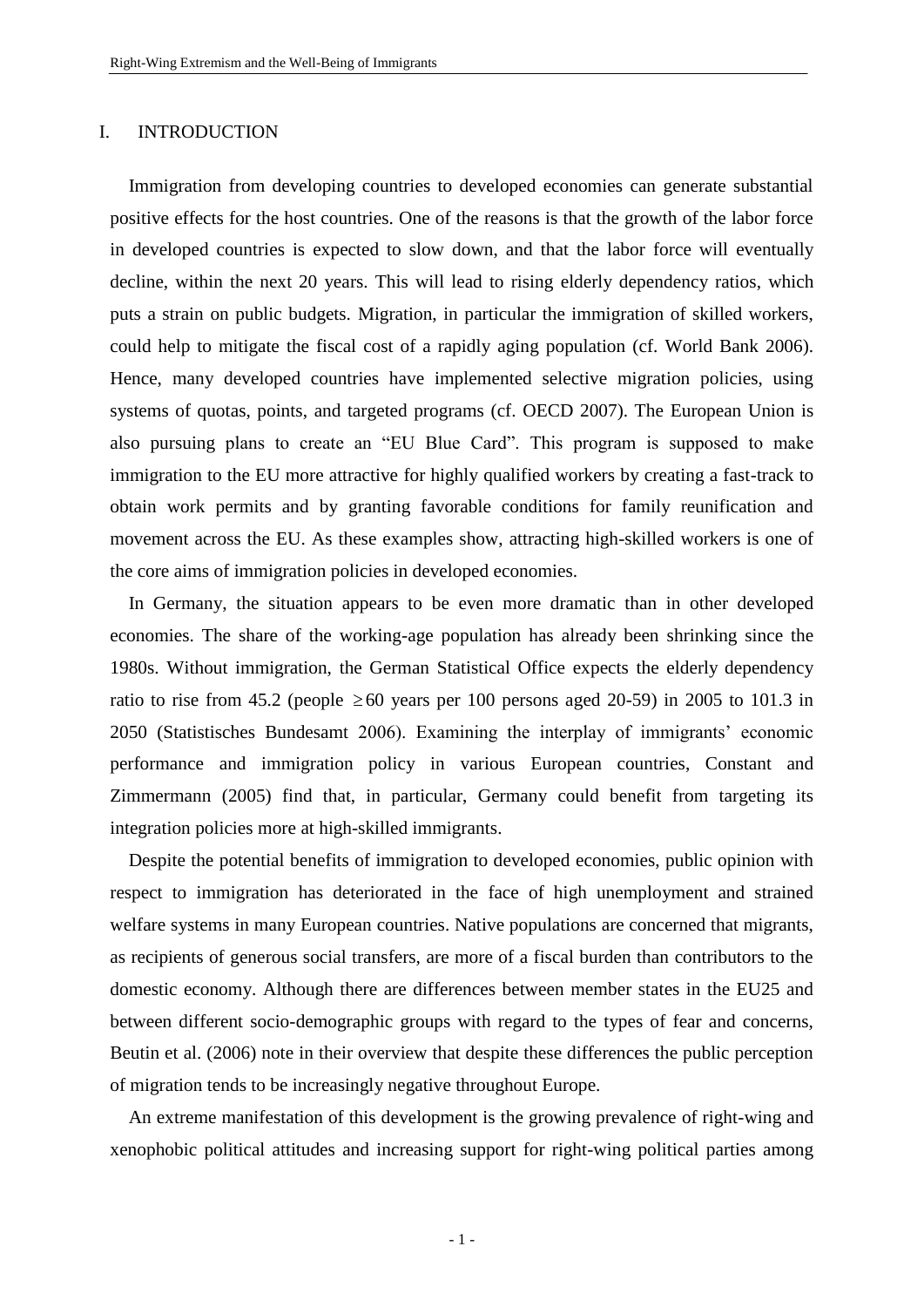native populations. In Germany, the number of right-wing extremists has more than doubled between 1990 and 2005 (Siedler 2011). The number of violent and non-violent right-wing crimes has increased accordingly.

Anti-foreign sentiments in the host population may deter economically beneficial immigration. If certain regions of a country are (in)famous for xenophobic attitudes of the native population, immigrants may leave these areas or people may be deterred from moving into those regions. In a recent survey among 300 German companies (Bussmann and Werle 2004), 5 (11) percent of West (East) German firms reported that regional xenophobia and right-wing violence already had an impact on their business, and 17 (28) percent of all firms expect that these factors could influence future business decisions (again). Up to 40 percent of all firms stated that xenophobia in the region affected their recruitment strategies. 4 (11) percent of West (East) German firms reported that prospective employees declined job offers explicitly because of fear of xenophobia in the firm's region, and even more firms suspect that the prevalence of right-wing attitudes is the real reason behind declined job offers. Bussmann and Werle (2004) also show that firms with R&D departments are especially sensitive to right-wing extremism because they rely on high-skilled international personnel. This illustrates that right-wing extremism may hamper economic growth by limiting the attractiveness of regions, especially for high-skilled migrants.

In this paper, we want to study how xenophobia and right-wing extremism affect a region's attractiveness for migrants with different skill levels. As a measure for the prevalence of xenophobia in a region and this region's attractiveness for (high-skilled) immigration, we use the share of votes received by political parties on the extreme right in parliamentary elections at the state level and the life satisfaction of (high-skilled) migrants living in the respective state. Of course, right-wing parties address many issues besides racism and xenophobia. Many of these parties also articulate people's fear of economic changes or their resentments towards political elites. By using data from the European Social Survey, however, Ivarsflaten (2005, 2008) shows that no populist right party in Europe was successful without mobilizing grievances over immigration, and that only their aversion to immigration unites all these parties. Although only a small fraction of the population actually votes for right-wing parties in Germany (about 2-4 percent, on average), the share of the population with xenophobic attitudes is much larger (see Siedler 2011). Variations in the vote shares of the far-right can thus be interpreted as representing much larger shifts in the prevalence of right-wing attitudes in the general population.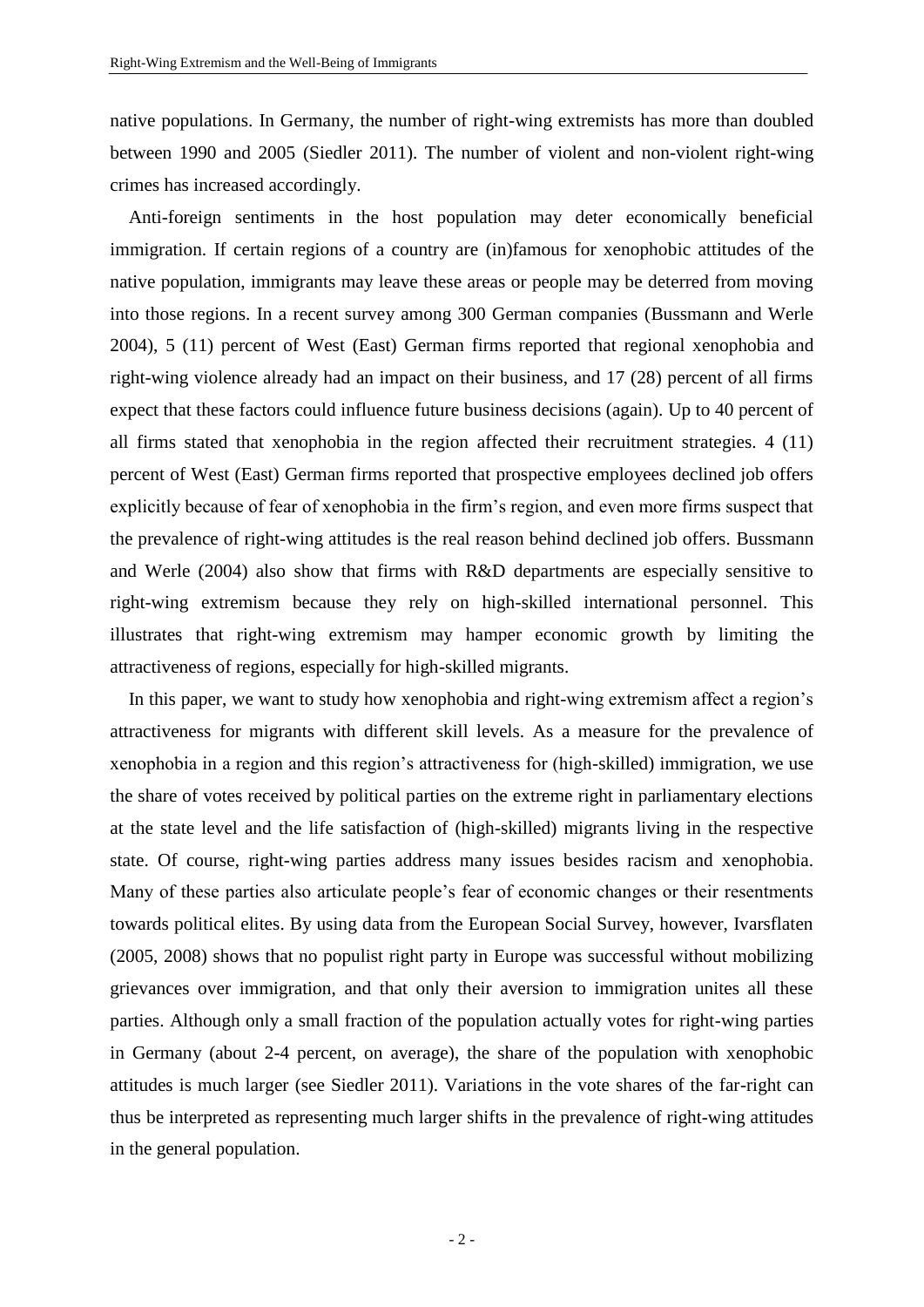The empirical analysis is based on data from the German Socio-Economic Panel (SOEP) for the years 1984 to 2006 merged with state-level information on election outcomes. We estimate how the voting behavior of the residents' population affects immigrants' life satisfaction. Using data on right-wing voting behavior has two advantageous features for the question at hand: first, it is an exogenous variable in the estimation of foreigners' lifesatisfaction because foreigners are not allowed to vote in Germany; second, it provides a good approximation of right-wing attitudes in the native-born population that is not influenced by subjective perceptions reported by the migrants themselves.

Our paper contributes to the existing literature in the following respects. First, this study explores the effects of right-wing extremism of the host country's population on the wellbeing of immigrants. Thus, it extends existing studies that restrict their attention to the resident population when analyzing attitudes towards immigration and related issues. Second, by distinguishing between high-skilled and low-skilled immigrants, we are able to analyze to what extent recent policy reforms that aim at increasing the share of high-skilled immigrants through targeted immigration programs are offset by deterrent right-wing attitudes.

Our results show that migrants in Germany experience, on average, lower life-satisfaction than non-migrants. We also find that the life satisfaction of immigrants is significantly reduced if right-wing attitudes in the native-born population increase, i.e. higher vote shares for the extreme right are associated with lower subjective well-being of immigrants. The results are robust to changes in the estimation method applied or the specification of the model. Moreover, we can clearly establish an educational effect: the life satisfaction of highly educated immigrants is affected more strongly by right-wing attitudes of the host population than that of low-skilled immigrants. This supports the view that policies aimed at making immigration more attractive to the high-skilled have to include measures that reduce xenophobic attitudes in the native-born population.

The paper is structured as follows. The next section presents a review of the relevant literature. In section 3, we present the empirical methodology. Section 4 contains a description of the data and the empirical results are provided in section 5. The final section concludes.

- 3 -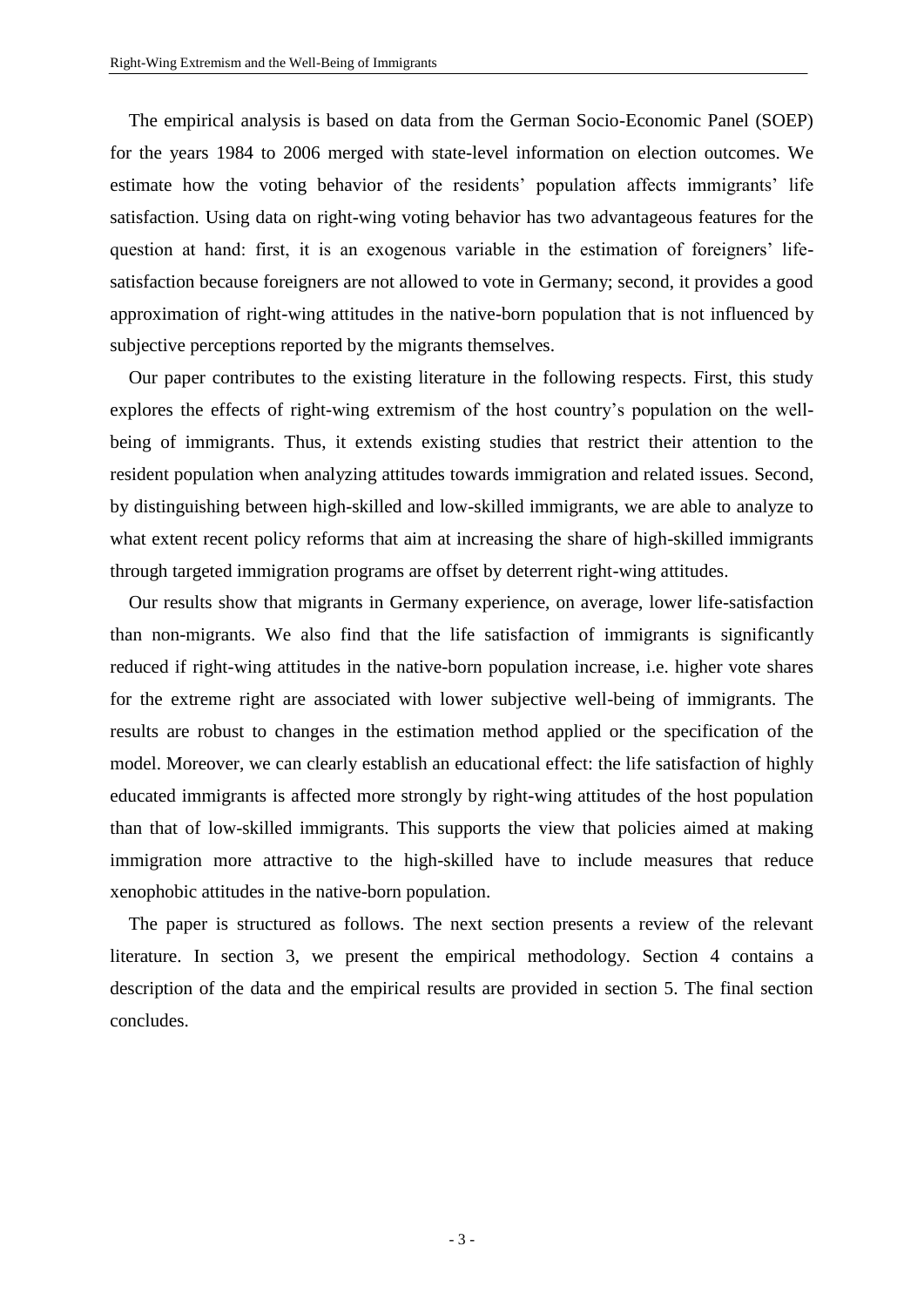# II. RELATED LITERATURE

Xenophobia and other hostile attitudes to immigrants and issues related to immigration are potentially important determinants of the social exclusion and the welfare of ethnic minorities. They may reduce the life satisfaction of immigrants, on the one hand, indirectly through their impact on the political process (e.g. represented by votes, laws and prejudices), and, on the other hand, directly through experiences of personal hostility (Dustmann and Preston, 2001). From an economic perspective, this may result in reduced economic performance of the immigrants and may affect the patterns of migration inasmuch as people may fear to move to certain locations or decide to leave those areas. In addition, anti-foreign sentiments may limit a region's attractiveness for business investment, reducing economic growth and trade (Siedler 2011).

Previous research on attitudes to immigration has focused on the native population. Fertig and Schmidt (2011) study the perceptions of native-born Germans with respect to foreigners and Jews using data of the 1996 ALLBUS survey (a large German opinion survey). Based on the estimation of a structural model to take account of unobserved heterogeneity, their results show that perceptions only depend on the level of education (where those with better education have a more positive attitude), while labor market situation or age turn out to be insignificant. A similar question is analyzed by Dustmann and Preston (2001, 2005). In their 2001 study (based on the British Social Attitudes Survey), they estimate the determinants of attitudes of ethnic majority populations towards ethnic minorities in England using ethnic concentration in the region as the variable of interest. To take account of ethnic concentration in the locality, which may be a determinant, but also an outcome, of the attitudes of the majority population, they suggest the use of a spatial estimator. Their results indicate that high concentrations of ethnic minorities could lead to more hostile attitudes, but that the relationship will be overestimated if the endogeneity of ethnic concentration is not addressed seriously in the estimation. In addition, Dustmann and Preston (2005) analyze the effects of labor market competition, which is frequently perceived as one of the main driving forces determining public attitudes towards immigration. In particular, they hypothesize that those for whose skills immigrant labor is likely to be a substitute may oppose immigration whereas those for whose skills it is complementary may view immigration more sympathetically. Moreover, they argue that the formation of opinions and attitudes towards immigration should be addressed with a broadening of the economic argument: not only factors relating to labor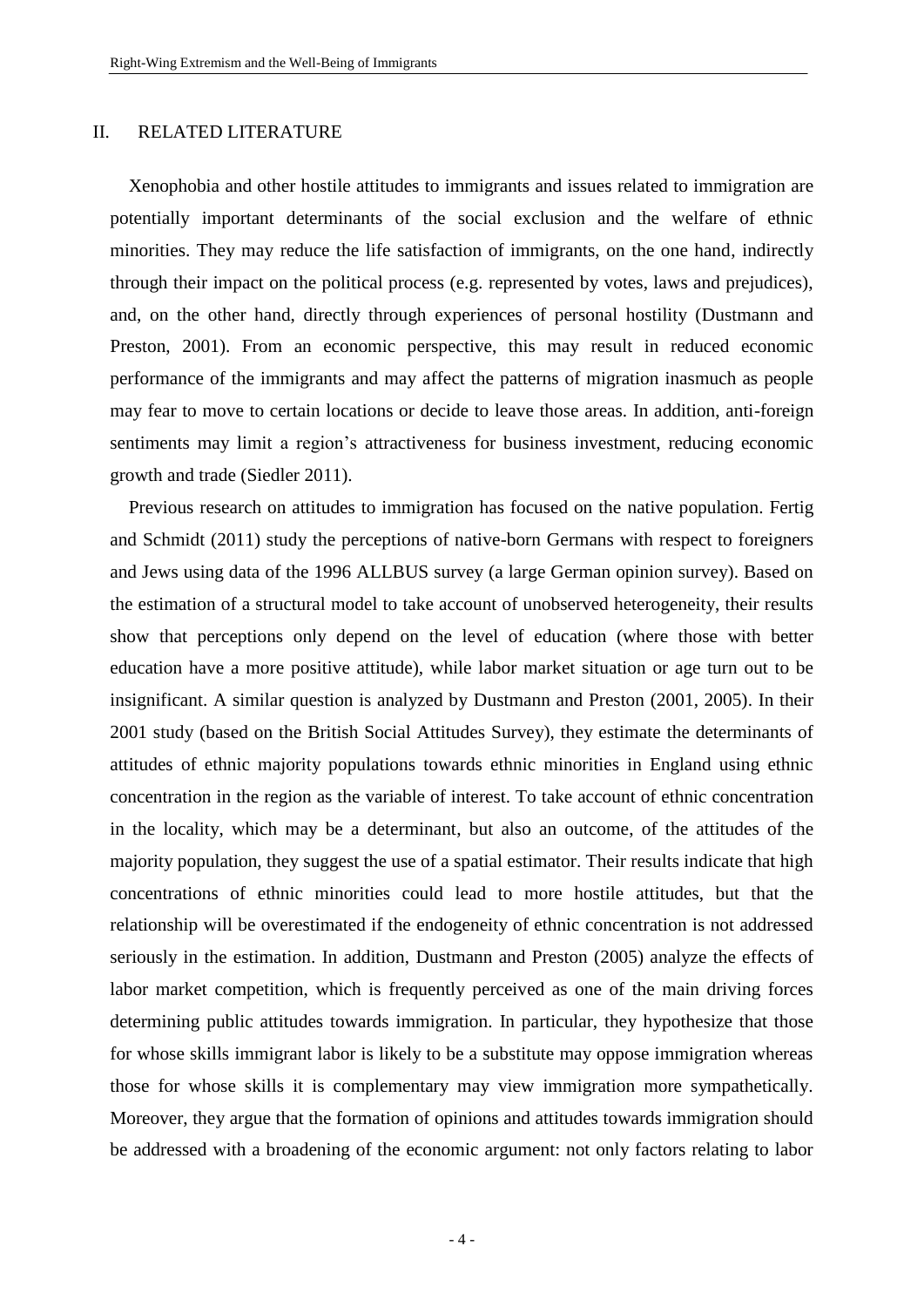market competition, but also factors relating to the public budget and economic efficiency considerations should be taken into account. Based on data from the European Social Survey (ESS), their estimates show a strong relationship between education and more positive attitudes towards various issues relating to migration.

Other studies analyze the determinants of right-wing extremism. Krueger and Pischke (1997) investigate the causes of crime against foreigners in Germany shortly after German unification based on a regional analysis (county-level) where anti-foreign incidents are collected from newspaper recordings. Their results show clear differences in the incident rates between East and West Germany; in the East, incidents occur mostly in rural regions farther from the western part, in the West, incidents occur in urban/metropolitan areas. Moreover, the incidence of anti-foreigner crime is unrelated to the unemployment rate in the region (as a proxy for local economic conditions) when controlling for East-West differences. This is similar to findings for the US, e.g. Land et al. (1990). Although the findings of Krueger and Pischke (1997) indicate no direct connection between violence against foreigners and poor economic conditions in the East, the authors are cautious with respect to the robustness of their findings as the relationship between both may be more complex. Falk and Zweimüller (2011) reinvestigate a closely related question using a larger data base covering official recordings of violent and non-violent crime against foreigners. In particular, using state-level monthly data, they analyze empirically whether unemployment plays a crucial role for the occurrence of right-wing extremist crime, allowing for a non-linear effect of the unemployment rate. The results support the supposed non-linear relationship, i.e. if the unemployment rate is above the median, the number of non-violent crimes increases significantly; however, similar to the findings of Krueger and Pischke (1997), they could not establish comparable results with respect to violent crimes. In a recent paper, Siedler (2011) studies the driving forces behind right-wing extremism with a particular focus on family background and intergenerational transmission of values. His analysis examines the effects of paternal and maternal unemployment during a person's childhood on right-wing attitudes and behavior later in life. Right-wing extremism is measured by information on the affinity to right-wing parties, participation in right-wing extremist groups, and anti-foreign sentiments. His results establish a strong and positively significant association between parental unemployment and various right-wing extremist outcomes for young Germans.

This summary of related studies indicates that the responses of the native population to immigration have received a lot of attention but analyses of the well-being of the immigrants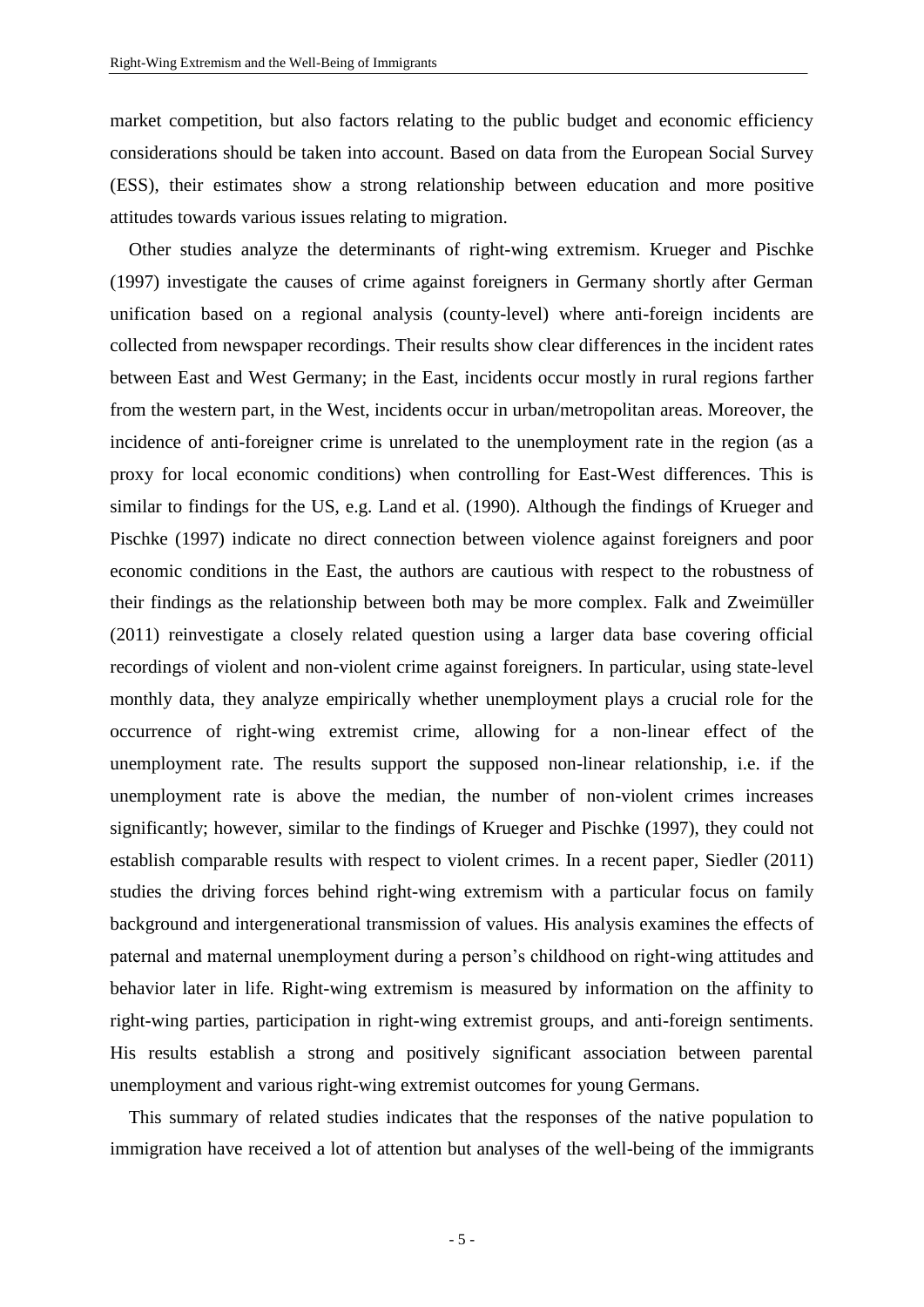themselves are scarce in the economic literature. Sociological research, however, provides some evidence. A thorough analysis of immigrants' life satisfaction in 13 European countries based on three waves of the ESS is provided by Safi (2010). In the empirical analysis, she tests two hypotheses. The first is the so-called assimilation paradigm. Immigrants are expected to assimilate into the host country's population over time (see e.g. Chiswick, 1978, and Borjas, 1985). Hence, one would expect to measure lower levels of life-satisfaction of immigrants, compared to that of natives, shortly after arrival in the host country, but differences should diminish with immigrants' length of stay. In contrast to that, the second hypothesis assumes discrimination. Here, assimilation is assumed to be not only a matter of time. Instead, the host society also plays an active role through mechanisms of discrimination against some groups of immigrants. The hostility immigrants may experience in the receiving society not only solidifies their inferior position but also has a detrimental effect on their psychological well-being. The discrimination hypothesis predicts persisting differences in life satisfaction levels between immigrants and natives that would be more salient for the most stigmatized groups. Safi's (2010) results suggest that there is no improvement of immigrants' well-being over time; even after more than 20 years spent in the host country immigrants still report significantly lower life satisfaction than natives. When self-reported perceived discrimination is controlled for, almost all coefficients of the ethnic variables decrease in magnitude or become statistically insignificant. Non-European immigrants, especially Africans, Turkish or Asians, seem to experience a lower life satisfaction directly related to their perception of discrimination. Thus, discrimination damages immigrants' well-being and strongly accounts for their lower levels of life satisfaction.

#### III. METHODOLOGY

For the empirical analysis, we use the first 23 waves (1984-2006) of the SOEP. The data were extracted using the Add-On-package PanelWhiz for STATA (Haisken-DeNew and Hahn, 2006). We include all individuals residing in West Germany (incl. Berlin) and aged between 18 and 65. We restrict the sample to West Germany, since in 2008 only 3.5 percent of all immigrants living in Germany were residing in the East (Statistisches Bundesamt 2008), and because data for East Germany is only available since 1991. The age interval was chosen in order to evaluate the effects of right-wing extremism on the well-being of the working-age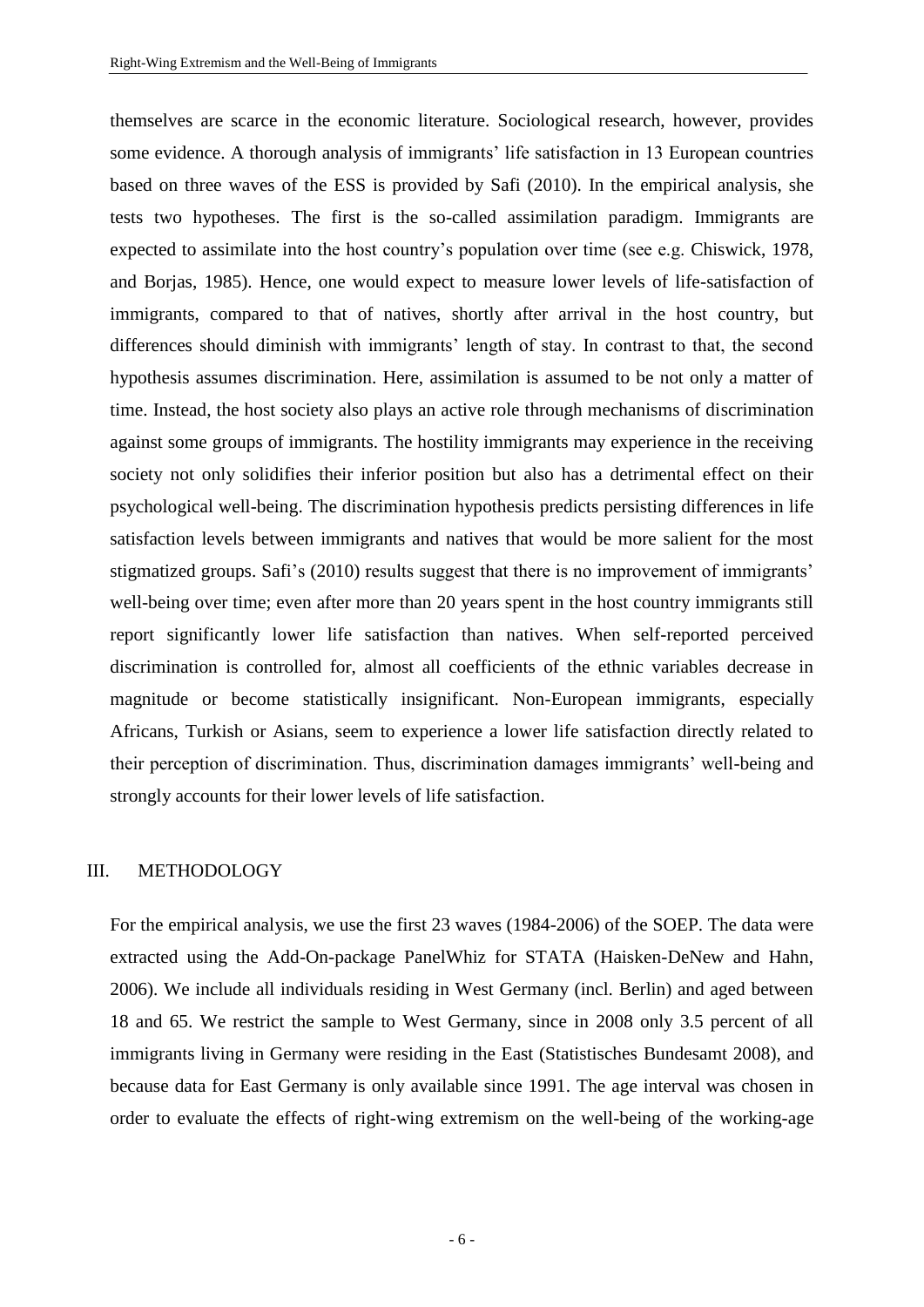$\overline{a}$ 

population in particular. Panel attrition in the SOEP is fairly low. For a detailed analysis of the attrition rate and its causes, see Kroh and Spieß (2006).

The focus of our study is the effect of right-wing attitudes in the native-born population on the well-being of immigrants. We divide the sample into two subgroups according to citizenship: persons with German citizenship ("non-migrants") and persons living legally in Germany who are not German citizens ("migrants"). This yields an unbalanced panel with roughly 160,000 observations for non-migrants and about 38,000 observations for migrants. As an alternative, we also divided the sample into a subgroup of people without any migration background and a subgroup of (legal) first-generation immigrants. This alternative division does not change any of our results qualitatively. For second generation migrants, however, we do not find robust effects of right-wing votes on life satisfaction. This suggests that the second generation is already better integrated in the society than the first generation.

Our dependent variable is life satisfaction, which is measured on a 0 to 10 scale (where 0 denotes "not satisfied at all" and 10 stands for "completely satisfied"). In order to explain life satisfaction, we use a set of socio-demographic variables covering employment status, net household income, marital status, and level of education. Further individual heterogeneity is taken into account with a number of personal control variables comprising a person's age, number of children, and having a household member in need of care. Finally, to control for other regional factors that may affect well-being we also include state-level GDP per capita and the state-level unemployment rate as control variables.

For our study, we need a measure for the prevalence of right-wing and xenophobic attitudes at the regional level. As a proxy, we use state-level election results from elections to the federal parliament (*Bundestag*) and state legislatures (*Landtage*).<sup>1</sup> Our measure of right-wing attitudes is the combined share of all votes given to any of the four major German right-wing parties (*Deutsche Volksunion, Republikaner, Nationaldemokratische Partei Deutschlands, Partei Rechtsstaatlicher Offensive*) in the respective state at the last federal or state election. The *Deutsche Volksunion (DVU),* the *Republikaner (REP),* the *Nationaldemokratische Partei Deutschlands (NPD),* and the *Partei Rechtsstaatlicher Offensive* (*Schill*-*Partei* – named after its founder Ronald Schill; dissolved in 2007) represent the far right of the Germany party

<sup>&</sup>lt;sup>1</sup> Using right-wing votes to approximate right-wing or xenophobic attitudes is also supported by the literature analyzing motives of voting. Based on data for Germany, Carlsson and Johansson-Stenman (2010, p. 509) show "a clear pattern that the more right-wing a person is, the less unethical he/she will perceive selfish voting to be". Put differently, right-wing votes may be interpreted as a direct expression of individual attitudes.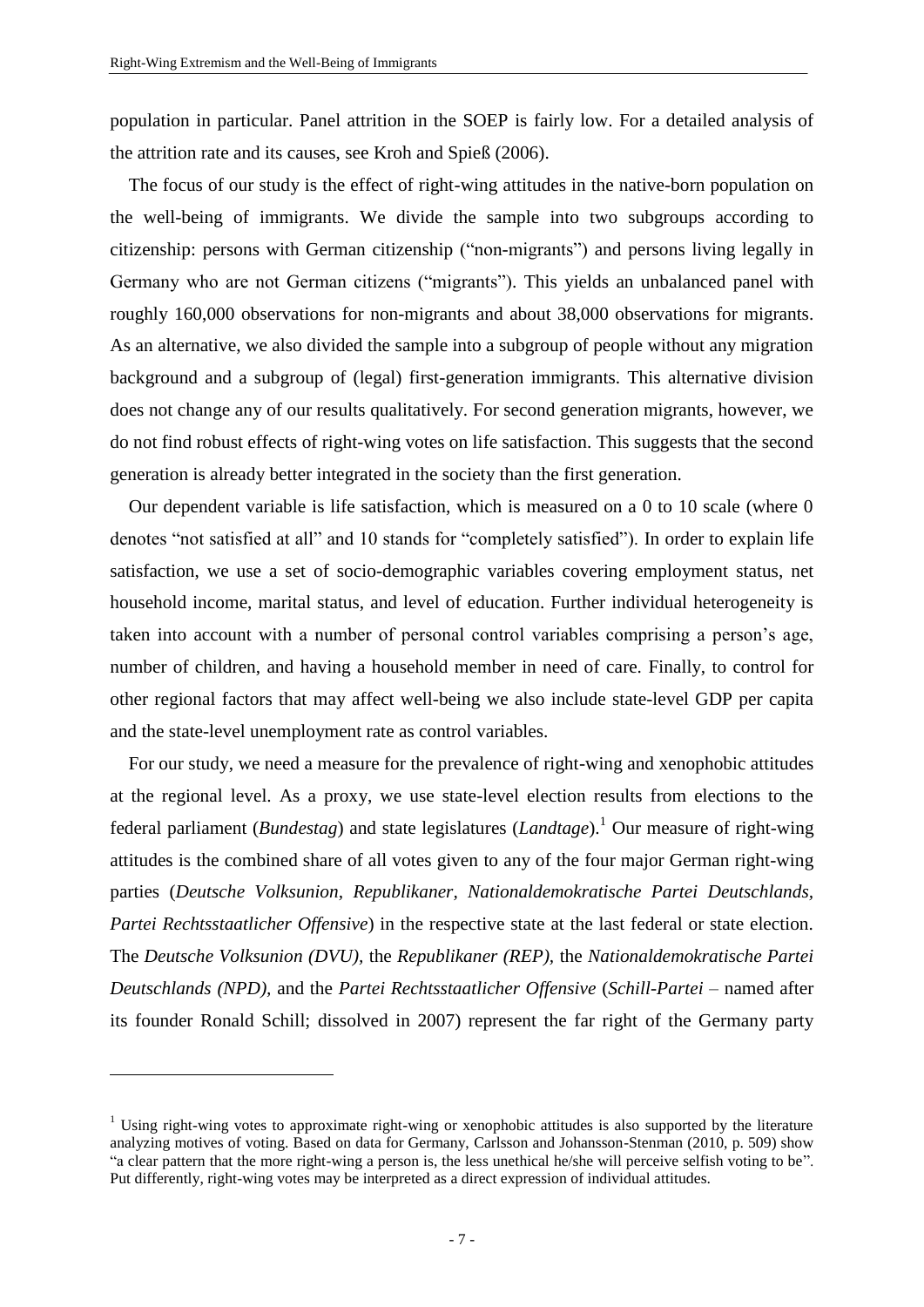$\overline{a}$ 

system. They postulate nationalistic and racist ideas against racial, ethnic or religious minorities, especially against foreigners. The German domestic intelligence agency (*Verfassungsschutz*) observes the activities of the *DVU*, the *NPD*, and parts of the *REP*  because they are considered a threat to the "free and democratic basic order of the Federal Republic of Germany" (Verfassungsschutz, 2008). It should be noted, however, that our findings are not very sensitive to the specific selection of right-wing parties. Leaving out the *DVU*, *NPD*, or the *Schill-Partei* does not affect our results qualitatively. Only if the *Republikaner* are left out, our estimated coefficients change their signs and lose their statistical significance. However, it is not surprising that taking changes in the support for the *Republikaner* into account is especially important for our study because it is by far the largest of the right-wing parties examined in our study (on average, this party has received more votes than the other parties combined). Variations of the vote share of the smaller parties alone are less informative about the general attitudes of the population.<sup>2</sup> Since we know the precise date a person was interviewed, we can match each observation to the closest past election in the respective state. Using election results has the advantage that they are strictly exogenous for foreigners because they are not eligible to vote.

To estimate the effects of right-wing extremism on the well-being of immigrants, we estimate the following equation:

$$
LS_{it} = \alpha_i + \beta_1 RW_{it} + \gamma' X_{it} + \mu_t + \varepsilon_{it}
$$
 (1)

where  $LS_{it}$  denotes person *i*'s life satisfaction at time *t*,  $\alpha_i$  is an individual fixed effect that takes account of time-invariant individual unobserved heterogeneity, and  $RW_{it}$  represents the percentage of votes given to right-wing parties in the preceding federal or state election in the person's state of residence. The vector  $X_{it}$  denotes the set of control variables that may potentially be correlated with individual well-being.  $\mu_t$  represents the year dummies, and  $\varepsilon_{it}$  is a random error term. Since we are interested in the differential effect of right-wing extremism on migrants and non-migrants, we estimate equation (1) for both groups separately.

<sup>&</sup>lt;sup>2</sup> We also tested for influential observations. To see whether a few elections with very high outcomes for RW parties drive our results, we sorted all individual observations according to their RW vote share and dropped the highest five percent. The results for this subsample were qualitatively the same as those for the full sample. We also tested whether our results change when we leave out single *Länder*. This was not the case.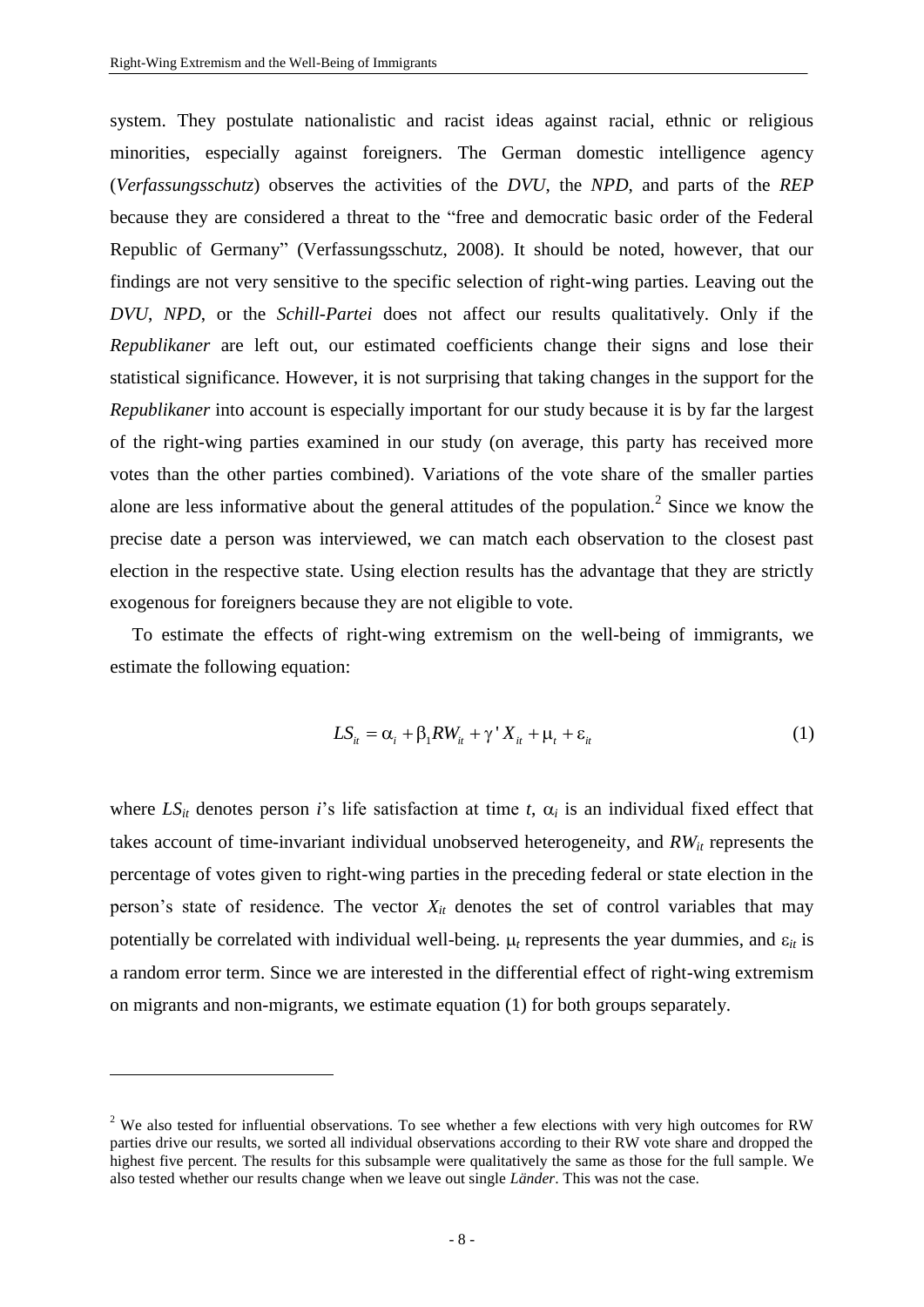We have two prior hypotheses regarding equation (1):

- H1:  $\beta_1^{migrant} < 0$ Migrants are less satisfied with their life when the prevalence of right-wing extremism in their state of residence increases.
- H2:  $\beta_1^{migrant} < \beta_1^n$  $\beta_1^{migrant} < \beta_1^{non-migrant}$ While there is a negative effect of right-wing extremism on migrants' life satisfaction (H1), the effect on non-migrants is weaker (if negative) and might even be positive.

The second question we want to answer empirically is whether the effects of right-wing attitudes in the host society vary with the immigrants' level of education. In light of the recent changes in immigration law in order to increase recruitment of high-skilled foreigners, this question has important consequences for the effectiveness of such migration schemes if there are strong anti-foreign, xenophobic sentiments in the native-born population. If the life satisfaction of high-skilled immigrants reacts more strongly than that of foreigners with lower skills, this could have substantial economic consequences.<sup>3</sup> These would apply to other countries trying to attract high-skilled foreign workers as well (such as the US or Australia; see Bauer et al., 2011, for an overview of the different attempts).

To test for the right-wing influence on the life satisfaction of the better-educated foreigners, we estimate the following specification:

s, we estimate the following specification:  
\n
$$
LS_{it} = \alpha_i + \beta_1 RW_{it} + \beta_2 (RW_{it} \cdot HighEduc_{it}) + \beta_3 HighEduc_{it} + \gamma' X_{it} + \mu_t + \varepsilon_{it}
$$
\n(2)

where *HighEduc<sub>it</sub>* is a dummy variable with value 1 if the individual has an education time of more than 11 years (corresponding to a German high school diploma or a leaving qualification from an intermediary school plus vocational training) and 0 otherwise. Hence the interaction term with  $RW_{it}$  describes the effect of an increase in right-wing votes on highly educated individuals in addition to the effect of  $\beta_1$ . If highly-skilled migrants' life satisfaction is more affected, right-wing attitudes and the resulting voting behavior could cause high

 $\overline{a}$ 

<sup>&</sup>lt;sup>3</sup> Guven (2011), for example, shows evidence that supports the hypothesis that a causal link from happiness to social capital exist,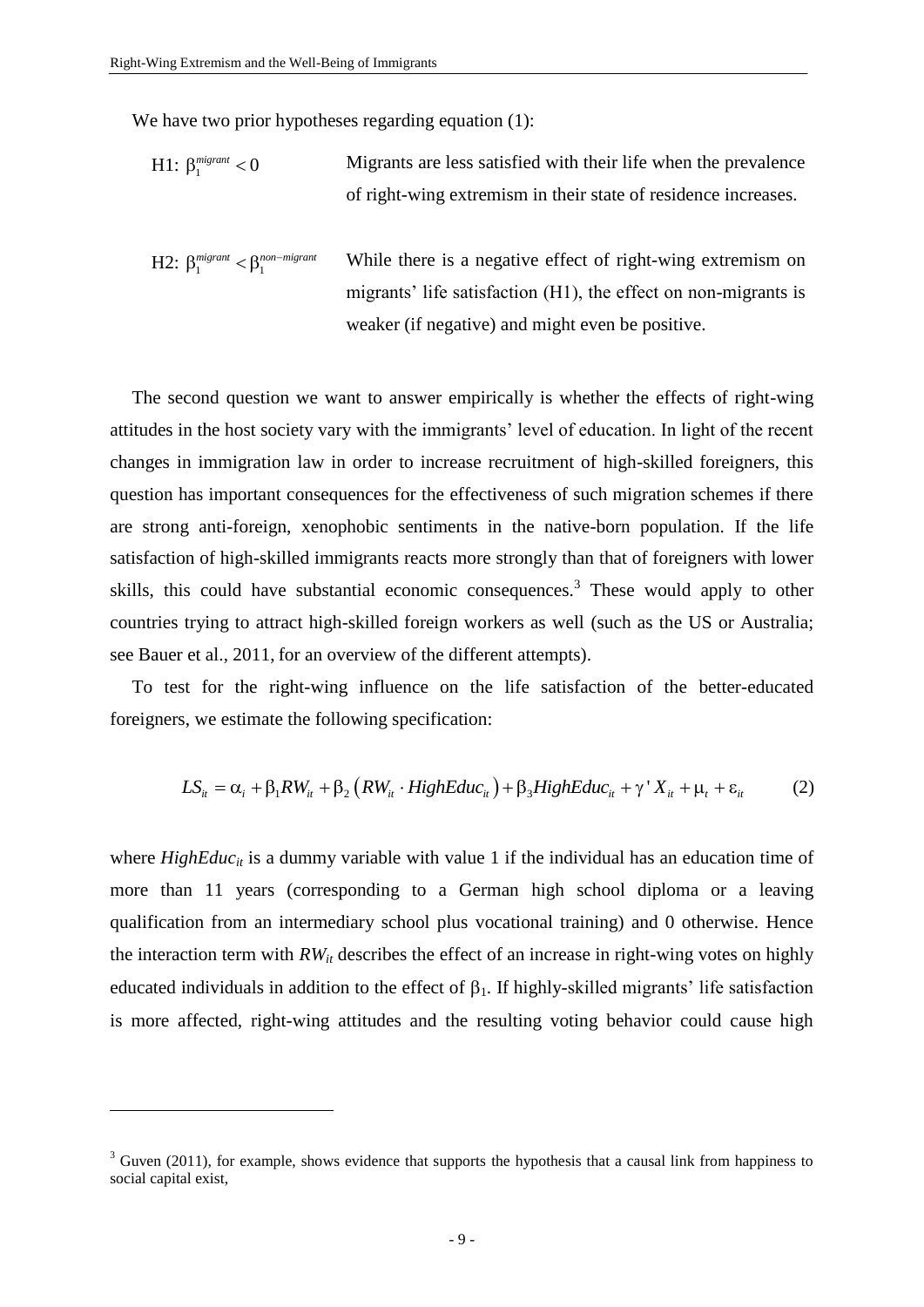economic costs and would operate against many industrialized countries' efforts to increase immigration of high-skilled workers.

|                        |              | federal elections |      | state elections |       |         |  |  |  |  |
|------------------------|--------------|-------------------|------|-----------------|-------|---------|--|--|--|--|
| state                  | mean         | max               | min  | mean            | max   | min     |  |  |  |  |
| <b>Berlin</b>          | 2.9%         | 4.9%              | 1.9% | 3.2%            | 7.5%  | $0.0\%$ |  |  |  |  |
| Schleswig-Holstein     | 1.2%         | 2.0%              | 0.2% | 2.4%            | 7.5%  | $0.0\%$ |  |  |  |  |
| Hamburg                | 1.8%<br>4.5% |                   | 0.2% | 4.7%            | 20.2% | $0.0\%$ |  |  |  |  |
| Lower Saxony           | 1.1%         | 1.6%              | 0.2% | 1.9%            | 3.9%  | $0.0\%$ |  |  |  |  |
| <b>Bremen</b>          | 1.7%         | 2.7%              | 0.3% | 4.2%            | 7.7%  | 1.2%    |  |  |  |  |
| North Rhine-Westphalia | 1.1%         | 2.0%              | 0.2% | 1.1%            | 1.8%  | $0.0\%$ |  |  |  |  |
| Hesse                  | 1.9%         | 3.6%              | 0.2% | 1.5%            | 2.9%  | $0.0\%$ |  |  |  |  |
| Rhineland-Palatinate   | 1.8%         | 3.1%              | 0.3% | 2.1%            | 3.9%  | 0.1%    |  |  |  |  |
| Baden-Wuerttemberg     | 2.4%         | 4.8%              | 0.3% | 5.3%            | 11.8% | $0.0\%$ |  |  |  |  |
| Bavaria                | 2.2%         | 5.2%              | 0.3% | 3.5%            | 4.9%  | 2.2%    |  |  |  |  |
| Saarland               | 1.4%         | 2.4%              | 0.3% | 2.2%            | 4.0%  | $0.7\%$ |  |  |  |  |

*Table 1: Vote shares received by right-wing parties, by state (1983-2008)*

*Source: German Federal Returning Officer (www.bundeswahlleiter.de), own calculations.*

#### IV. DESCRIPTIVE STATISTICS

We start the empirical analysis with some descriptive statistics regarding our key variables. Table 1 provides descriptive statistics of the voting results for right-wing parties broken down by West German states. As can be seen, there is a substantial variance in the share of votes going to the far right. In federal elections, which are held roughly every four years, the mean percentage of votes going to right-wing parties was between 1.1 percent (in Lower Saxony and North Rhine-Westphalia) and 2.9 percent in Berlin over the period 1983-2008. In all federal elections, the far right received at least some votes in all states (the minimum is strictly positive). Right-wing parties received their largest vote share in Bavaria (5.2 percent in 1990, of which 5.0 percent went to the *Republikaner*).

On average, right-wing parties receive more votes in state elections than in federal elections. In most states, elections to state legislatures are also held about every four years, but are typically not synchronized with federal elections. Mean vote shares for the far right range between 1.1 percent (North Rhine-Westphalia) and 5.3 percent (Baden-Württemberg). In some state elections, none of the right-wing parties participated. Hence, the minimum vote received is strictly zero in some states. The maximum vote, however, is as high as 20.2 percent in the city state of Hamburg (2001; the *Schill-Partei* received 19.4 percent) and 11.8 percent in Baden-Württemberg (1992; 10.9 percent was given to the *Republikaner*).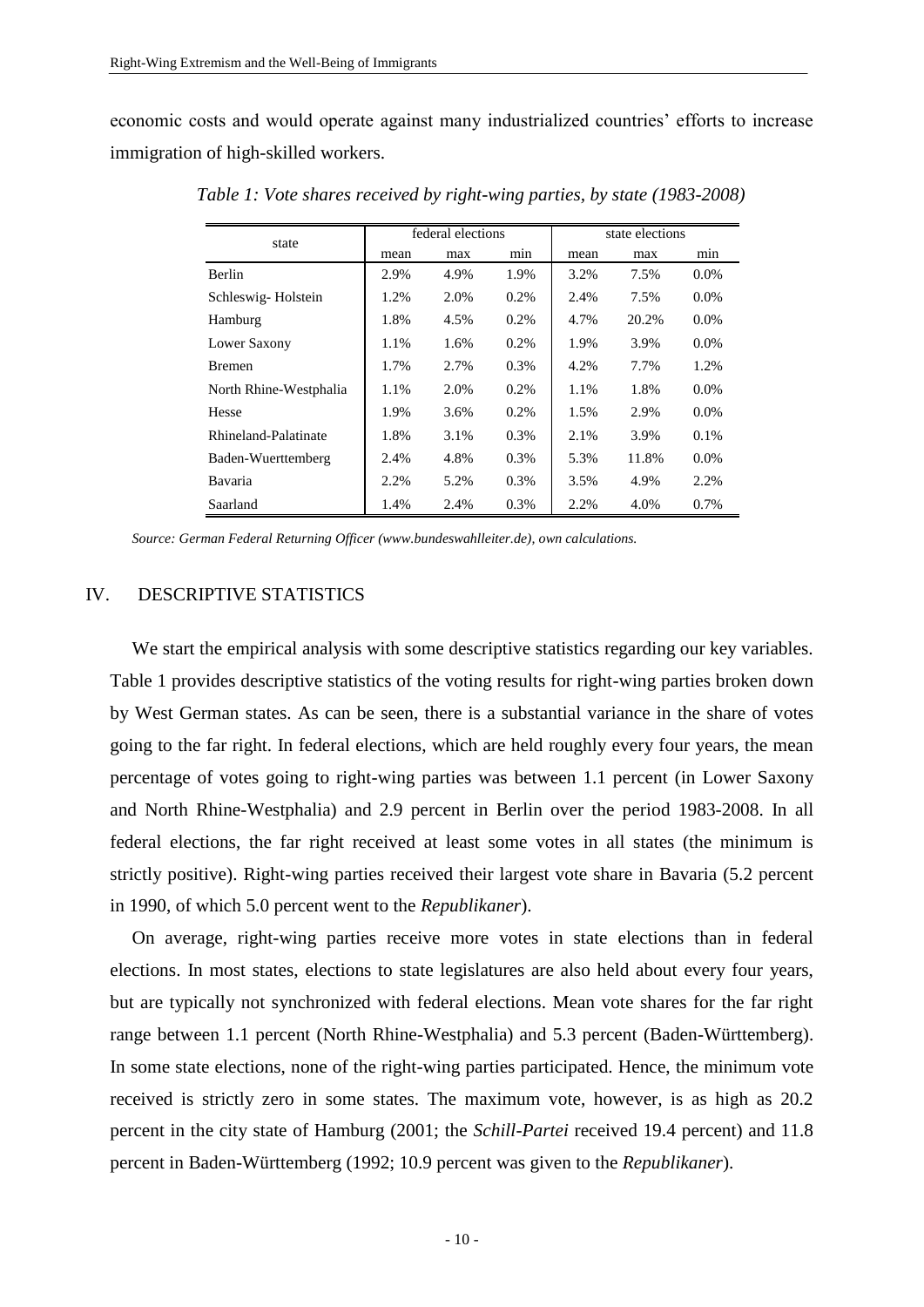|                                        | non-migrants          |                       | migrants              |                       |
|----------------------------------------|-----------------------|-----------------------|-----------------------|-----------------------|
| variable                               | mean value /<br>share | standard<br>deviation | mean value /<br>share | standard<br>deviation |
| age                                    | 41.1                  | (0.19)                | 39.3                  | (0.28)                |
| years of education                     | 11.6                  | (0.04)                | 10.1                  | (0.05)                |
| net household income<br>p.c. (in Euro) | 965.1                 | (10.11)               | 714.8                 | (11.78)               |
| married/cohabiting                     | 0.76                  |                       | 0.78                  |                       |
| number of children                     | 0.6                   | (0.01)                | 1.0                   | (0.02)                |
| persons living in<br>household         | 2.8                   | (0.02)                | 3.4                   | (0.03)                |
| household member in<br>need of care    | 0.03                  |                       | 0.02                  |                       |
| share unemployed                       | 0.05                  |                       | 0.11                  |                       |
| share employed                         | 0.66                  |                       | 0.59                  |                       |
| share high-educated                    | 0.45                  |                       | 0.22                  |                       |

#### *Table 2: Descriptive statistics*

*Source: SOEP, 1984-2006.*

*Note: Observations weighted by cross-sectional weights.*

Table 2 shows some descriptive statistics of the sample. Since we restrict our attention to persons who are between 18 and 65 years old, the average age in our sample is 41.1 years for non-migrants, while migrants are, on average, almost two years younger. The average nonmigrant has 11.6 years of schooling (including vocational training). Migrants have attended schools for only 10.1 years. The statistics further show that non-migrants' net household income (divided by the number of household members) is about 35 percent higher than that of migrants. Migrants have more children and live in larger households than non-migrants. Moreover, their unemployment rate is higher and the employment rate lower. A larger share of non-migrants than of migrants is highly educated (>11 years of schooling). The share of persons who are married or cohabitating as well as the share of people who are living with a household member in need of care are very similar between both subpopulations.

Table 3 shows the mean life satisfaction of migrants and non-migrants broken down by education. Within each educational group, non-migrants report higher life satisfaction scores than migrants (7.01 vs. 6.81 for the low-educated, and 7.21 vs. 6.95 for the highly educated). Education is positively related with life satisfaction among both migrants and non-migrants. The differences between the life satisfaction scores of any two of the four groups are all significant at the 1%-level.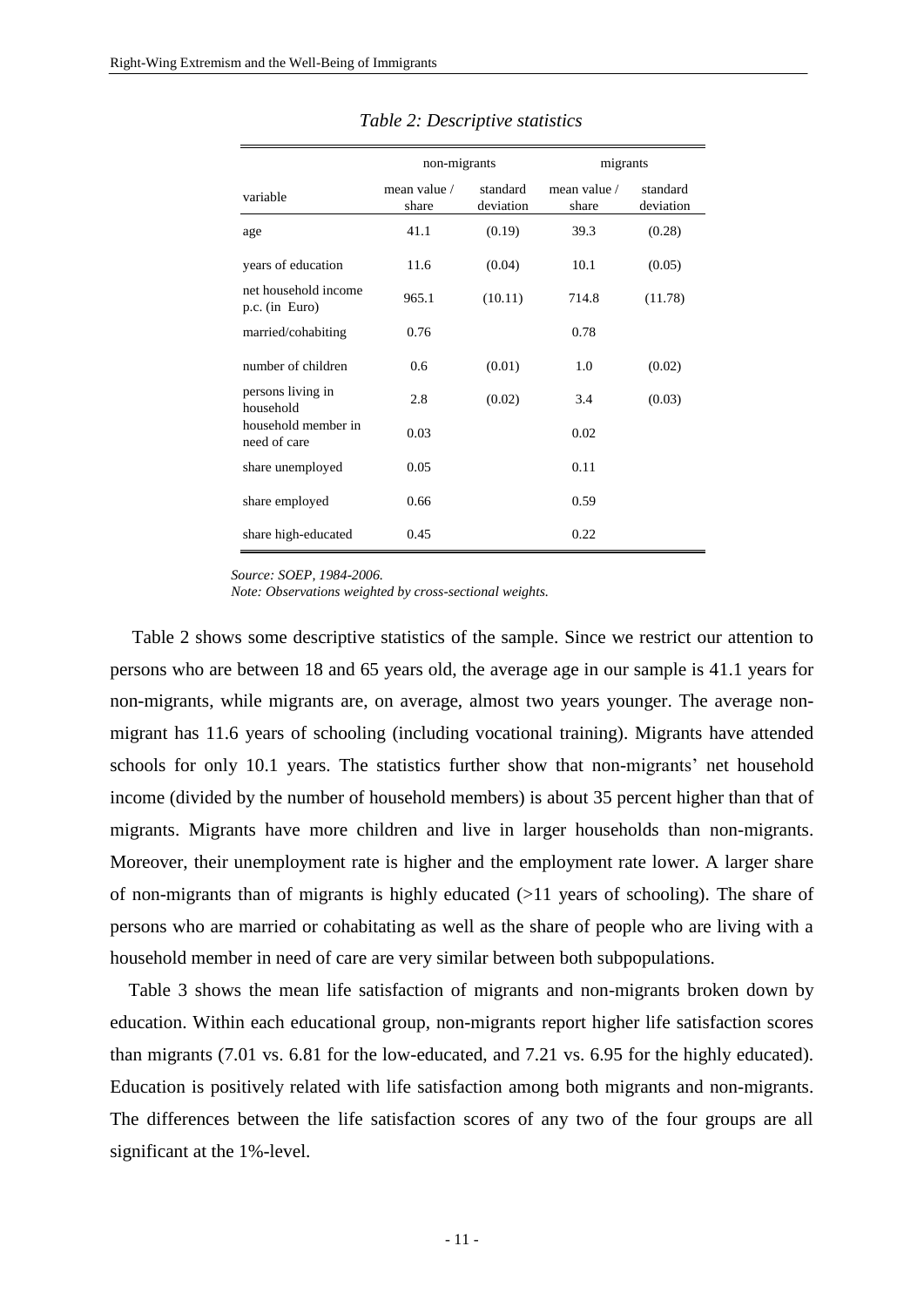|                       | migrants     | non-migrants |
|-----------------------|--------------|--------------|
|                       | 6.81         | 7.01         |
| Low Education         | (1.96)       | (1.89)       |
|                       | obs.: 34,927 | obs.: 88,320 |
|                       | 6.95         | 7.21         |
| <b>High Education</b> | (1.83)       | (1.67)       |
|                       | obs.: 6,418  | obs.: 84,012 |

*Table 3: Mean life satisfaction scores, by education*

*Source: SOEP, 1984-2006.*

*Note: Standard deviation in parentheses, observations weighted by cross-sectional weights.*

The aim of our study is to illuminate how the prevalence of right-wing extremism and xenophobia affects the well-being of immigrants. Figure 1 makes a first pass by showing the mean life satisfaction of migrants and non-migrants, averaged over four-year periods from 1984 to 2006. As the figure shows, there appears to be a negative relationship between the share of right-wing votes at the state level and the mean life satisfaction of migrants in that state. Hence, the well-being of migrants is considerably lower in regions where right-wing parties perform successfully. An increase in the voting outcome of the far-right by 5 percentage points is associated with a reduction in life satisfaction by 0.5 points. In contrast, we do not find significant evidence for such an effect for the native-born population. Compared to the migrant population, the mean life satisfaction of non-migrants does not seem to be correlated with the share of votes given to right-wing parties in their region.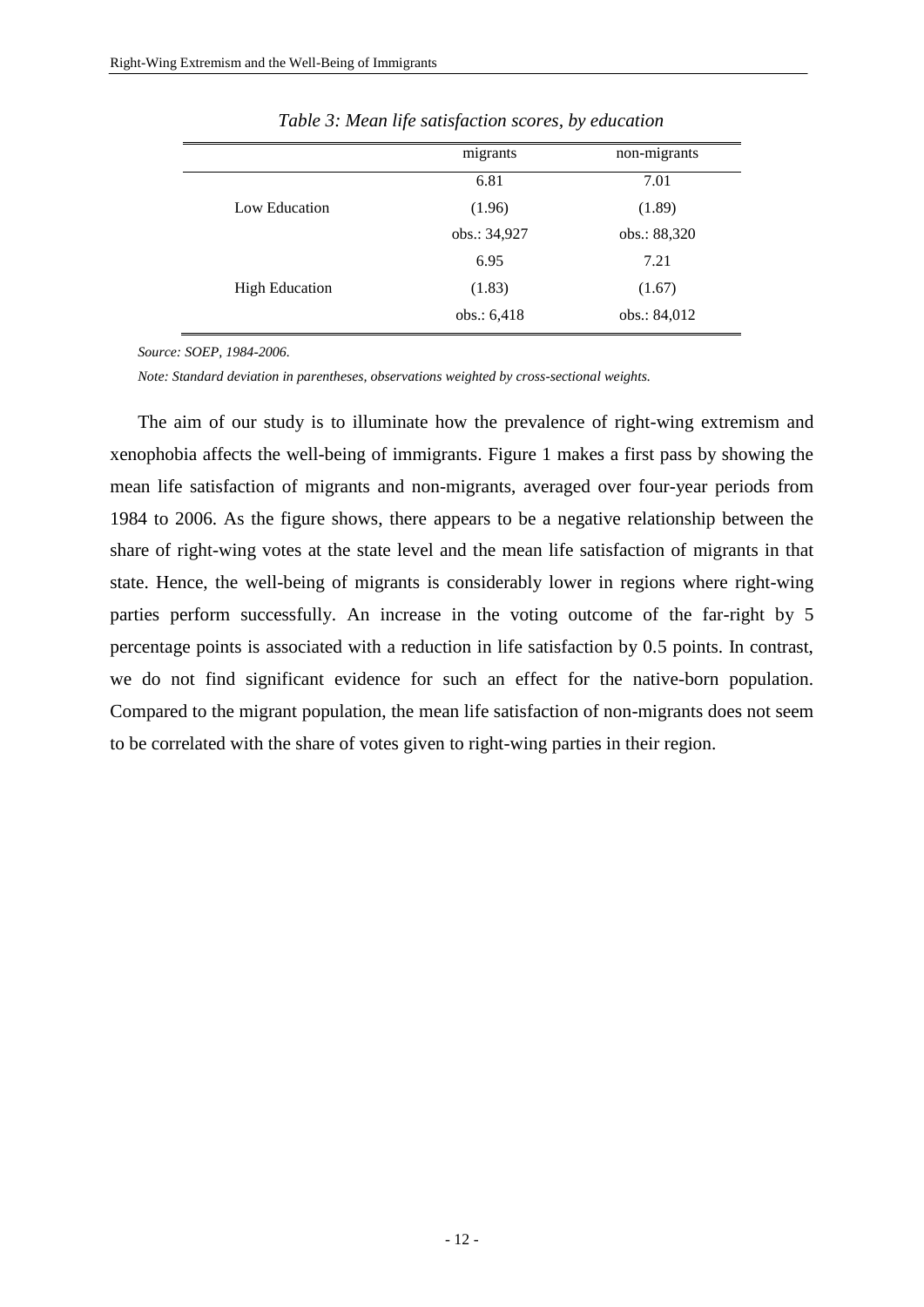

*Figure 1: Life satisfaction and right-wing extremism*



*Source: SOEP, 1984-2006.*

*Note: Circles (crosses) denote the mean life satisfaction of non-migrants (migrants) and the vote share of right-wing parties in a particular West German state (excl. city states), averaged over the following periods: 1984-1987, 1988-1991, 1992-1995, 1996-1999, 2000-2003, and 2004-2006.* 

#### V. REGRESSION RESULTS

To separate the influence of the prevalence of right-wing extremism on well-being from that of other regional and individual factors, we conduct regression analyses. Table 4 contains the results from regressing individual life satisfaction on the share of right-wing votes, educational attainment, and a set of regional and individual characteristics (corresponding to equations (1) and (2)). The individual socio-demographic characteristics regarded in the estimations comprise the employment state (unemployment, out of labor force, selfemployed, part-time employment, public employment), the family situation (cohabitation or marriage, widowed, divorced, number of children, having a household member in need of care), the household net income per capita, and age (10-year age brackets). The regional variables considered should capture the effects of (local) economic conditions on life satisfaction, which has been shown to be relevant, e.g. by Luechinger et al. (2010). We control for GDP per capita, the unemployment rate and the crime rate at the state level. Since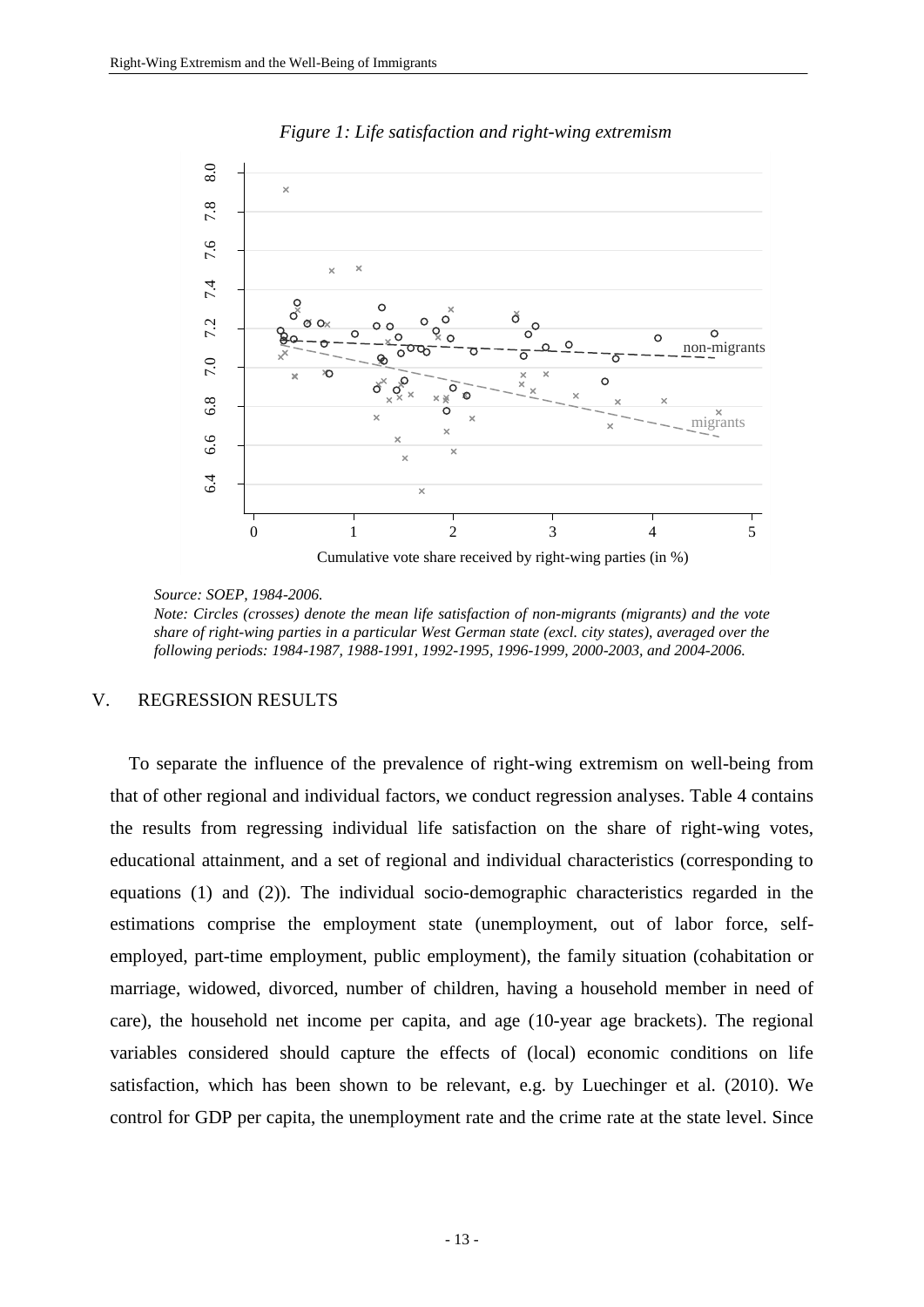we are estimating separate regression for migrants and natives, our specifications allow for differentiated effects of these regional variables on the two groups.

We restrict our attention to federal elections, but discuss the effect of state elections later. We use an ordinary least squares regression with individual fixed effects because this allows us to interpret the results directly as marginal effects. The standard errors in the regressions are clustered by state and election period, as election results are aggregated at a higher level than is the dependent variable (see Moulton, 1990).<sup>4</sup> The results shown in Columns 1 and 2 refer to equation (1), i.e. they do not differentiate between different levels of educational attainment. Our results strongly support our hypotheses that a higher prevalence of right-wing extremism in a region, approximated by the share of votes given to right-wing parties, reduces the life satisfaction of foreigners living in that region. The coefficient is substantially negative and statistically significant at the 5%-level. Our results suggest that the life satisfaction of foreigners is reduced by 0.29 points if right-wing parties receive 10 percentage points more votes. Although such an increase in the share of right-wing votes might seem to be a rare event, it is similar to the magnitudes observed in state elections in Baden-Württemberg in 1992 (increase of 8.7 percentage points), Hamburg in 2001 (increase of 14.3 percentage points), or the East German state of Saxony-Anhalt in 1998 (increase of 12.2 percentage points).

 $\overline{a}$ 

<sup>4</sup> Clustering at the state level leads to virtually identical results.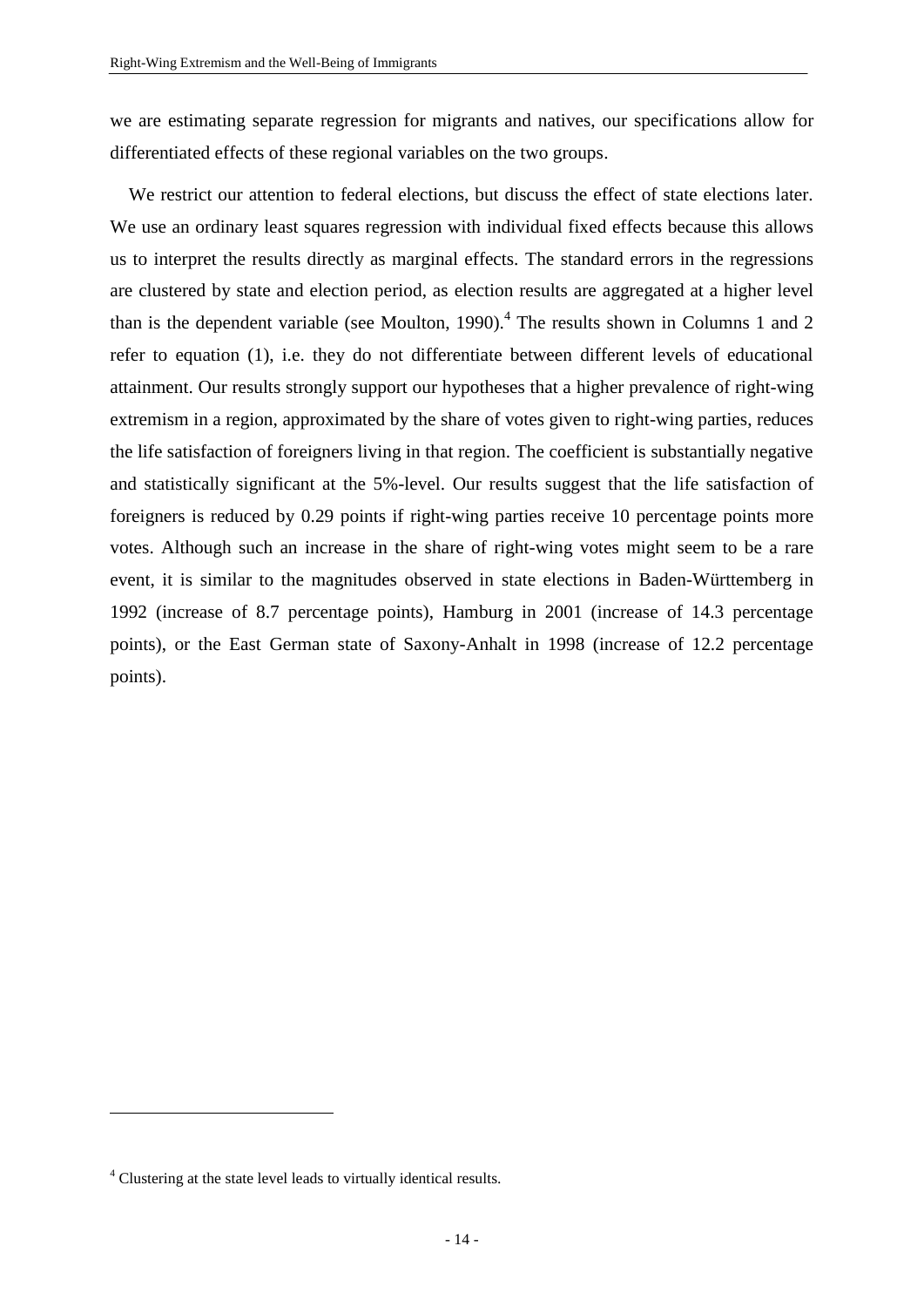|                                      |                                | <b>Basic estimation</b>          | Estimation with education<br>interaction |                                 |  |  |  |  |
|--------------------------------------|--------------------------------|----------------------------------|------------------------------------------|---------------------------------|--|--|--|--|
|                                      | (1)                            | (2)                              | (3)                                      | (4)                             |  |  |  |  |
|                                      | migrants                       | non-migrants                     | migrants                                 | non-migrants                    |  |  |  |  |
| Dependent variable                   | Life<br>Satisfaction           | Life<br>Satisfaction             | Life<br>Satisfaction                     | Life<br>Satisfaction            |  |  |  |  |
| Method                               | FE OLS                         | FE OLS                           | FE OLS                                   | FE OLS                          |  |  |  |  |
| Elections results                    |                                |                                  |                                          |                                 |  |  |  |  |
| Right-wing votes                     | $-2.875**$<br>(1.394)          | $-0.678$<br>(0.730)              | $-2.154$<br>(1.494)                      | $-0.568$<br>(0.881)             |  |  |  |  |
| High Education *<br>Right-wing votes |                                |                                  | $-4.563**$<br>(1.857)                    | $-0.221$<br>(0.793)             |  |  |  |  |
| Other variables                      |                                |                                  |                                          |                                 |  |  |  |  |
| Unemployed                           | $-0.698***$<br>(0.044)         | $-0.662***$<br>(0.026)           | $-0.699***$<br>(0.044)                   | $-0.662***$<br>(0.026)          |  |  |  |  |
| log net HH income                    | 0.386***                       | $0.293***$                       | $0.386***$                               | $0.293***$                      |  |  |  |  |
| p.c.                                 | (0.048)                        | (0.017)                          | (0.048)                                  | (0.017)                         |  |  |  |  |
| Cohabiting                           | 0.094<br>(0.059)               | $0.199***$<br>(0.020)            | 0.096<br>(0.058)                         | $0.200***$<br>(0.020)           |  |  |  |  |
| Married                              | $0.250***$                     | $0.291***$                       | $0.249***$                               | $0.291***$                      |  |  |  |  |
| High education                       | (0.058)<br>$-0.078$<br>(0.051) | (0.028)<br>$-0.061**$<br>(0.023) | (0.058)<br>0.028<br>(0.064)              | (0.028)<br>$-0.057*$<br>(0.031) |  |  |  |  |
| Other personal controls              | yes                            | yes                              | yes                                      | yes                             |  |  |  |  |
| Individual fixed effects             | yes                            | yes                              | yes                                      | yes                             |  |  |  |  |
| Time fixed effects                   | yes                            | yes                              | yes                                      | yes                             |  |  |  |  |
| $R^2$                                | 0.057                          | 0.043                            | 0.057                                    | 0.043                           |  |  |  |  |
| <b>Observations</b>                  | 37448                          | 160520                           | 37448                                    | 160520                          |  |  |  |  |

*Table 4: Estimation results*

*Source: SOEP 1984-2006.*

*Note: OLS regressions with individual and time fixed effects. Other personal controls include widowed, divorced, number of children, out of labor force, self-employed, part-time employment, public employment, 10-year age brackets, having a household member in need of care, and statelevel variables (GDP p.c., unemployment rate, crime rate). We abstain from presenting all coefficients of our control variables because the results are in line with previous studies (see Frey and Stutzer, 2002, Blanchflower and Oswald, 2004, or Frijters et al., 2004). Clustered standard errors (by state and election period) in parentheses. \* denotes significance at the 10-percent-level, \*\* at the 5-percent-level, \*\*\* at the 1-percent-level.*

The results for non-migrants, however, show a different picture. The coefficient on rightwing votes is negative, but its size is much smaller and not statistically significant. Hence, there is no clear evidence for a relation between sympathy for right-wing political ideas and average life satisfaction among the native-born population. The difference between the estimated effects of right-wing votes on migrants and non-migrants is statistically significant at the 10-percent level. The coefficients on our control variables have the expected signs.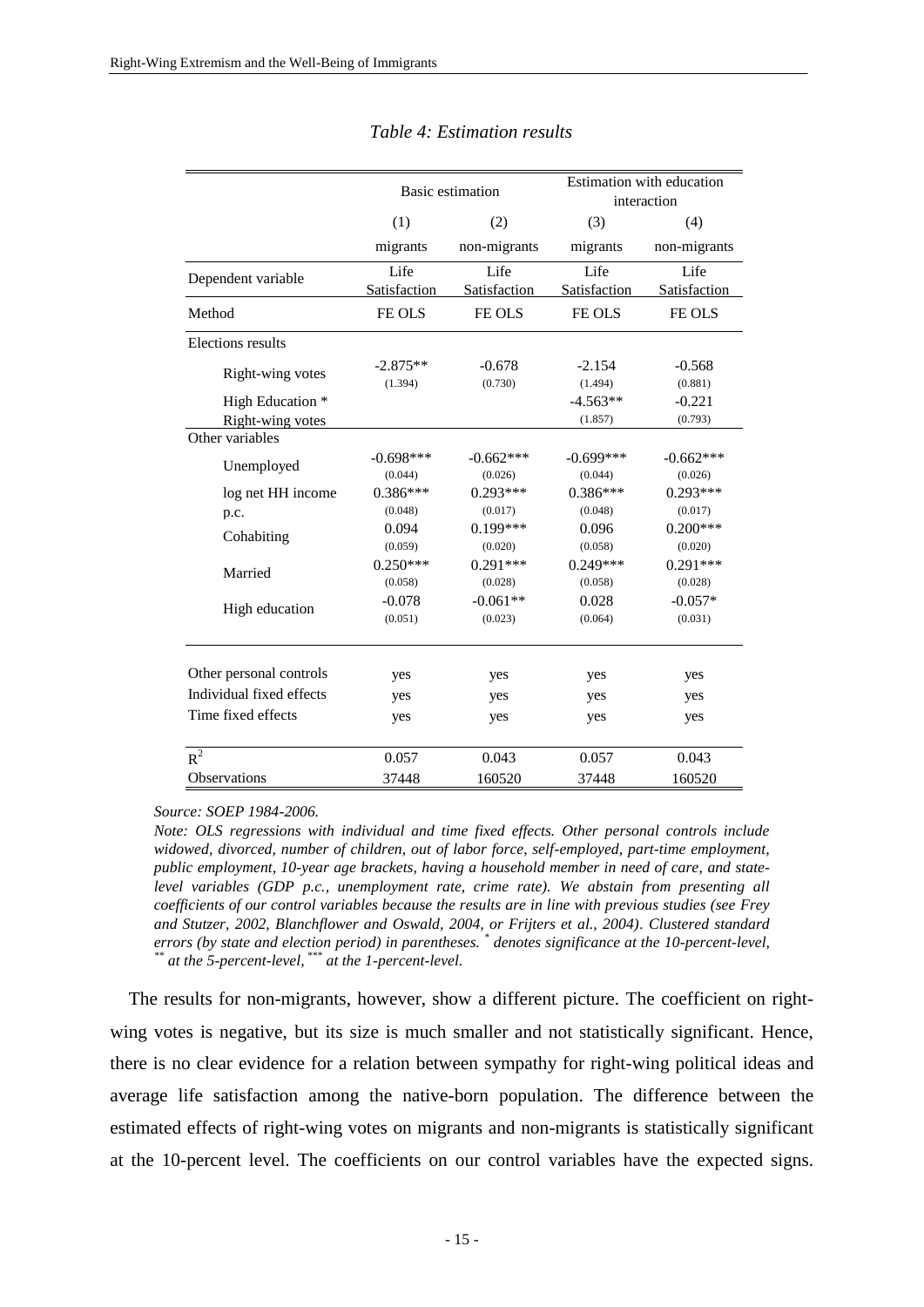$\overline{a}$ 

Being unemployed significantly reduces life satisfaction, while receiving more income raises it. Being married is associated with a significantly higher life satisfaction than being single. While the results in Table 2 suggest that education is associated with higher life satisfaction, Table 4 shows that this positive effect disappears when we control for income and employment status. This suggests that education serves as a means to obtain more income and better employment prospects rather than being an end in itself. Even though we control for some state-level variables (GDP per capita, unemployment rate, crime rate), it is conceivable that other local factors affect subjective well-being and right-wing extremism simultaneously (supply of subsidized housing, quality of public schools, etc.). Assuming that such factors have a similar impact on non-migrants and migrants, our finding that there is no significant correlation between the life satisfaction of non-migrants and right-wing extremism suggests that such factors do not play a major role.<sup>5</sup>

We now turn to specification (2), which includes the interaction effects between right-wing votes and educational attainment (see Table 4, columns (3) and (4)). The non-interacted effect of right-wing votes on the life satisfaction of foreigners is negative (although smaller than in specification (1) and not statistically significant). The interaction term between right-wing votes and the dummy indicating high educational attainment is significantly negative. This suggests that, while the prevalence of right-wing extremism appears to be negative for all foreigners, this effect is much more pronounced for immigrants with a higher level of education.<sup>6</sup> The magnitude of the estimated coefficients implies that when the vote share of right-wing parties goes up by 10 percentage points, the life satisfaction of low-educated foreigners falls by almost 0.21 points (about 3 percent of their average life satisfaction), while high-educated foreigners experience a drop of almost 0.67 points (about 10 percent of their average life satisfaction). We do not find any comparable effect for non-migrants. The less educated are not significantly affected by the election outcomes of right-wing parties and there does not seem to be a differential effect between the educational groups. The difference

 $<sup>5</sup>$  Contrary to the migrant population, voting results are not exogenous to non-migrants. If a lower life satisfaction</sup> leads to more support for right-wing extremist parties, however, this would imply that our estimate of the effect of right-wing votes on the life satisfaction of non-migrants is biased downwards. This strengthens our result that right-wing extremism affects migrants and non-migrants differently.

<sup>&</sup>lt;sup>6</sup> We also estimated a full interaction model in which we interacted all individual and regional variables with people's level of education. The results correspond to the ones presented in Table 4. In particular, our finding that the negative impact of RW votes on well-being is stronger for high-educated migrants is supported.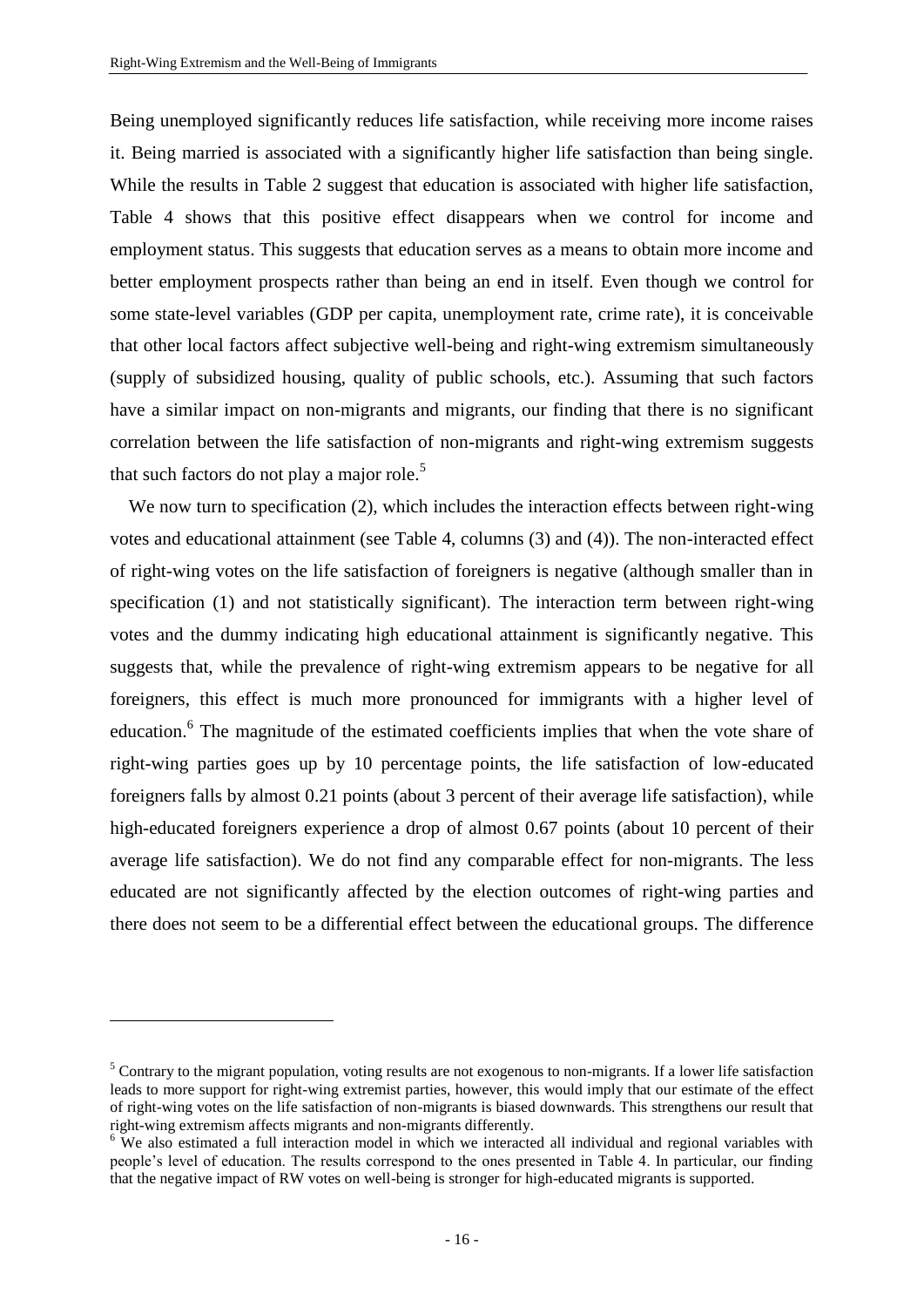between the effects of right-wing votes on the life satisfaction of migrants and non-migrants is statistically significant for high-educated persons.

#### *Robustness checks*

To check the robustness of these findings, we also conduct our estimations using various alternative specifications (see Table A.1 in the Appendix). We chose to estimate our model using OLS for ease of interpretation. A dependent variable that is obtained on a scale with a fixed number of points, such as the measure of life satisfaction, would be better dealt with using ordered response models. Therefore, we also estimate specification (2) applying a probit-adjusted OLS (van Praag and Ferrer-i-Carbonell, 2004) and a conditional fixed effects logit regression (Ferrer-i-Carbonell and Frijters, 2004)). These alternative estimation techniques support our findings obtained with the basic OLS, although results obtained by the conditional fixed effect logit model have the expected signs and magnitudes, but are not statistically significant. This could be due to the information loss from having to reduce the 10-point satisfaction variable to a binary one. Extending our sample by also including all persons who are older than 65 does not change our results. Excluding interstate movers does not change our results either, so our results are not driven by interstate migration of persons between states with different levels of right-wing votes as compared to intrastate variations of the prevalence of right-wing extremism. The effect of right-wing voting on migrants' wellbeing is also significant when we look at elections to state legislatures instead of federal elections. The effects appear to be smaller than for federal elections, though. This suggests that federal elections are a better indicator of right-wing extremism or receive more public attention than elections at the state level. Splitting our sample in three (intermediate: 11-15 years of education; high: more than 15 years) instead of two education categories suggests that the effect of right-wing extremism on migrants' well-being is monotonically increasing in their level of education.

Right-wing votes are a rather indirect way of measuring the prevalence of xenophobia experienced by migrants. Its use is only justified if there are no better measures available. To check this, we also tested two alternatives. The first alternative measure is the number of politically motivated violent crimes conducted by right-wing extremists (Verfassungsschutz, 2008). The results in Table A.1 show that this measure is neither significantly correlated with the life satisfaction of migrants nor with that of non-migrants. The problem with crime data, however, is that such data are only available since 2001 in Germany. Before 2001, there was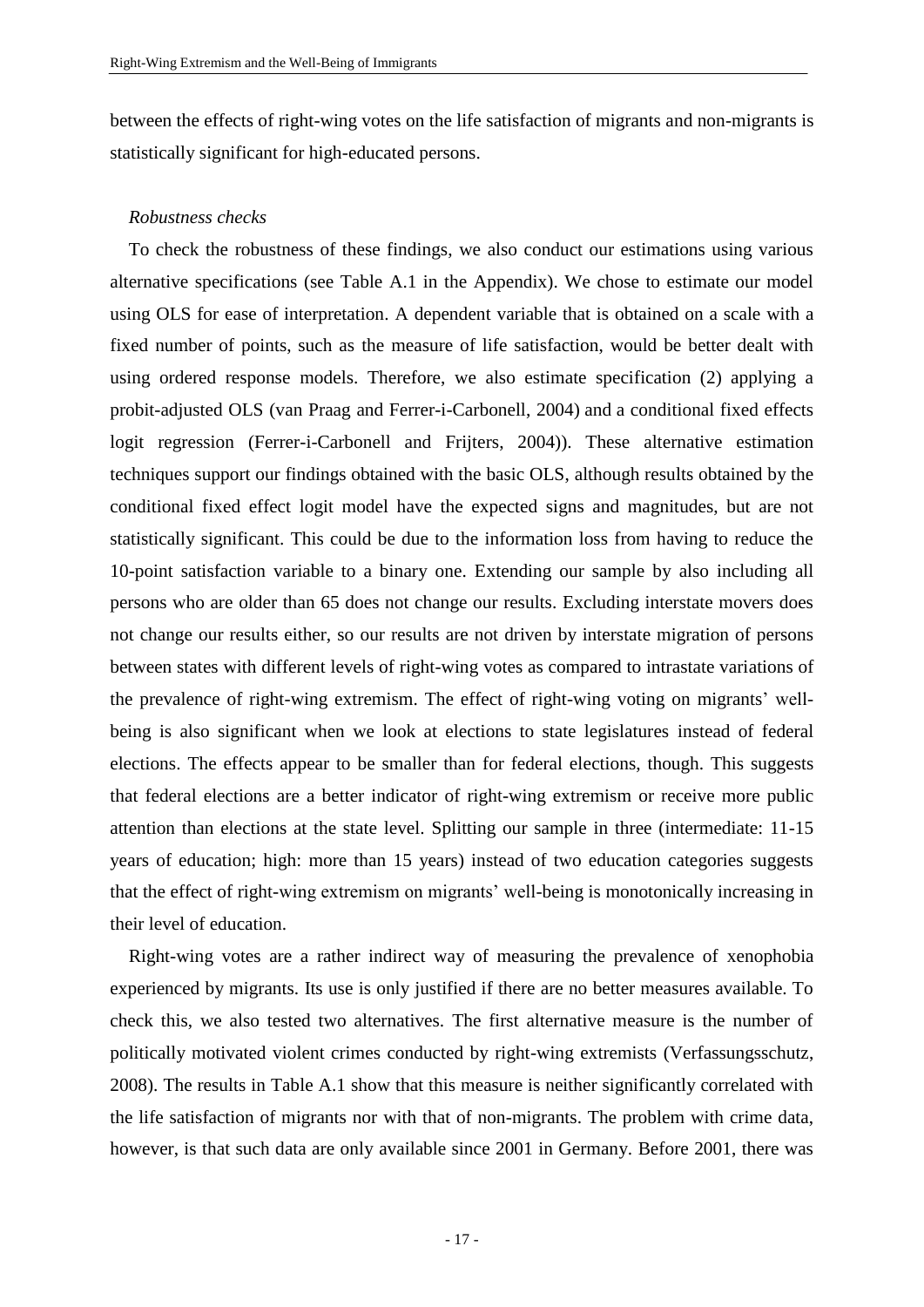no official and comprehensive definition of what constitutes a right-wing crime, so that the data provided by local police authorities was unreliable and incomparable. In 2001, the government introduced a new statistical system to measure politically motivated crimes. Even the data collected under this new system were not perfectly comparable (Kubink, 2002). States differed with respect to how they classify crimes which are probably politically motivated (for example the public display of a swastika, which is illegal in Germany) but for which the offender cannot be identified. In some states, the default was "not politically motivated" until the offender is caught and his motivation was revealed, while in other states the default was "politically motivated" until proven otherwise. Only in 2008 did the German states agree on a consistent procedure. Due to these problems, we think that, at least in the case of Germany, data on right-wing extremist crimes are a less reliable indicator of xenophobia than right-wing vote shares.

The second alternative measure we tested is based on the SOEP question whether somebody is "worried about immigration". We calculated the share of German citizens with no migration background in each state who reported to be somewhat or very worried about immigration. The impact of this variable on the life satisfaction of migrants is not statistically significant. We do not want overemphasize the statistical power of this test for the question at hand. First, this question has been asked in the SOEP only in the last seven of the available 23 waves. Second, to be worried about immigration does not necessarily imply to be racist or xenophobic. Overall, we believe that right-wing vote shares provide the best approximation to the extent of xenophobia in a region.

In Table 5, we stratify our estimations by gender. The results reveal that the negative effect of right-wing extremism on migrants' life satisfaction seems to be driven by the reaction of men, not by that of women. Various reasons might be responsible for this difference. One might suspect that high education and gender are simply proxies for personal economic conditions, in particular of one's labor market attachment. By controlling for employment status and the interaction of an employment dummy and the share of right-wing votes, we show that employed men seem to be affected more strongly than non-working men (although the difference is not statistically significant). The interaction effect for women is quantitatively much smaller and not significant. The education interaction for men stays large and significant. Hence, to be employed seems to matter for the strength of the impact of rightwing extremism on migrants' well-being for men, but it does not explain the general gender difference in our findings.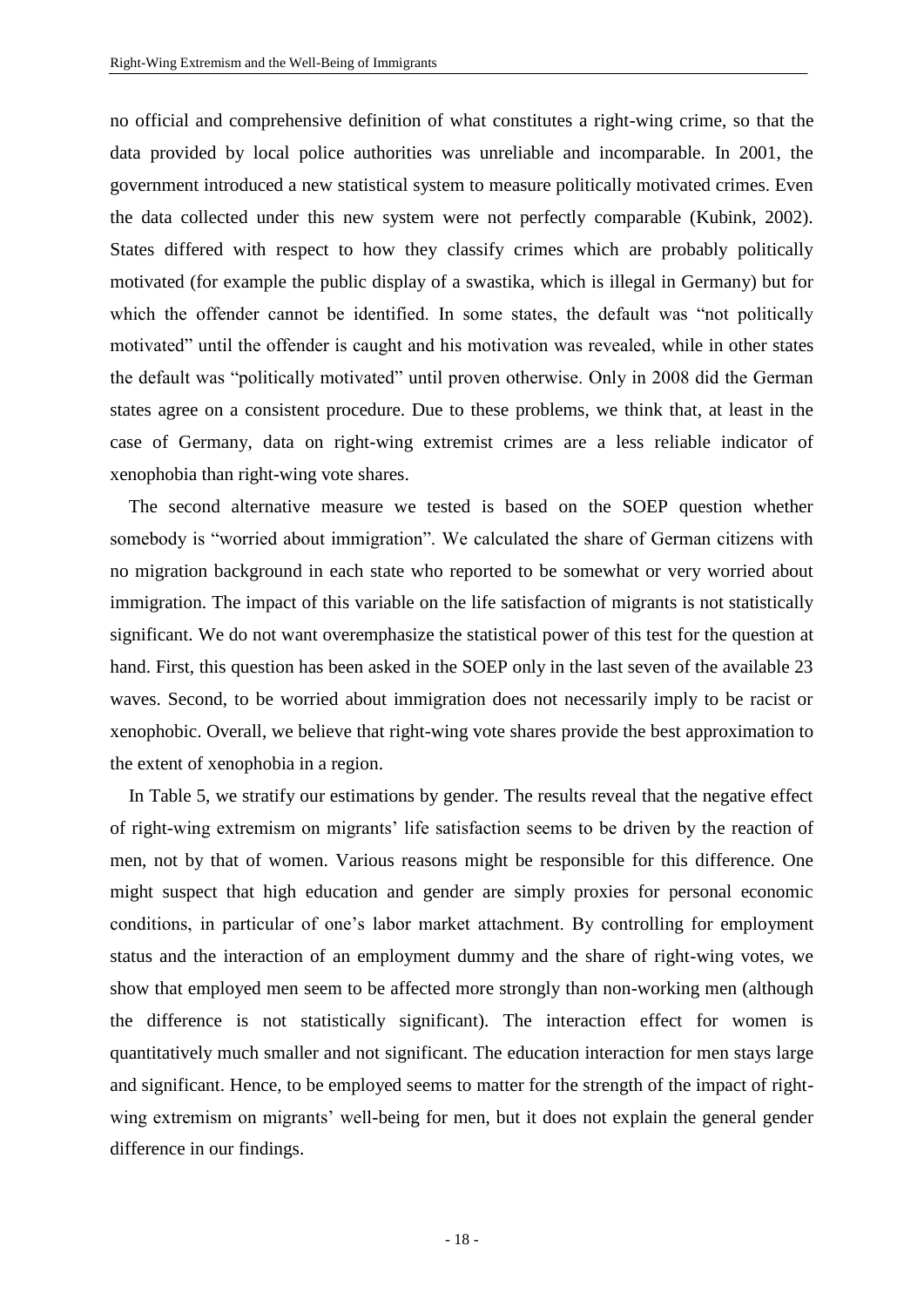|                                      |                        |                     |                        | $\boldsymbol{\mathsf{v}}\boldsymbol{\mathsf{v}}$ |                     |                     |                     |                     |  |  |  |  |
|--------------------------------------|------------------------|---------------------|------------------------|--------------------------------------------------|---------------------|---------------------|---------------------|---------------------|--|--|--|--|
|                                      |                        |                     | Men only               |                                                  |                     |                     | Women only          |                     |  |  |  |  |
|                                      | (1)                    | (2)                 | (3)                    | (4)                                              | (5)                 | (6)                 | (7)                 | (8)                 |  |  |  |  |
|                                      | migrants               | non-<br>migrants    | migrants               | non-<br>migrants                                 | migrants            | non-<br>migrants    | migrants            | non-<br>migrants    |  |  |  |  |
| Dependent variable                   |                        |                     | Life Satisfaction      |                                                  | Life Satisfaction   |                     |                     |                     |  |  |  |  |
| Method                               |                        |                     | FE OLS                 |                                                  |                     |                     | FE OLS              |                     |  |  |  |  |
| Elections results                    |                        |                     |                        |                                                  |                     |                     |                     |                     |  |  |  |  |
| Right-wing votes                     | $-1.539$<br>(1.704)    | $-1.247$<br>(1.101) | 1.721<br>(3.592)       | $-0.668$<br>(1.780)                              | $-3.157$<br>(2.216) | 0.028<br>(1.049)    | $-3.460$<br>(2.467) | $-0.244$<br>(1.083) |  |  |  |  |
| High Education *<br>Right-wing votes | $-8.005***$<br>(2.274) | 0.765<br>(0.935)    | $-8.037***$<br>(2.285) | 0.796<br>(0.939)                                 | $-0.705$<br>(2.400) | $-1.119$<br>(0.988) | $-0.750$<br>(2.362) | $-1.153$<br>(1.008) |  |  |  |  |
| Employed * Right-<br>wing votes      |                        |                     | $-3.933$<br>(3.358)    | $-0.688$<br>(1.611)                              |                     |                     | 0.496<br>(1.688)    | 0.423<br>(0.891)    |  |  |  |  |
| Other controls                       | yes                    | yes                 | yes                    | yes                                              | yes                 | yes                 | yes                 | yes                 |  |  |  |  |
| Individual fixed effects             | yes                    | yes                 | yes                    | yes                                              | yes                 | yes                 | yes                 | yes                 |  |  |  |  |
| Time fixed effects                   | yes                    | yes                 | yes                    | yes                                              | yes                 | yes                 | yes                 | yes                 |  |  |  |  |
| $R^2$                                | 0.069                  | 0.050               | 0.070                  | 0.050                                            | 0.048               | 0.038               | 0.048               | 0.038               |  |  |  |  |
| <b>Observations</b>                  | 19548                  | 78388               | 19548                  | 78388                                            | 17901               | 82133               | 17901               | 82133               |  |  |  |  |

### *Table 5: Gender differences*

#### *Source: SOEP 1984-2006.*

*Note: OLS regressions with individual and time fixed effects. All regressions contain the same control variables as in Table 4. Clustered standard errors (by state and election period) in parentheses. \* denotes significance at the 10-percent-level, \*\* at the 5-percent-level, \*\*\* at the 1 percent-level.*

Another reason why female migrants are less affected by regional right-wing extremism could be that the victims of right-wing crimes are more often males than females. In their analysis of political crimes in the state of Northrhine-Westphalia, Willems and Steigleder (2003) report that the probability of becoming the victim of a violent xenophobic crime was twice as high for men as for women. If foreign men have to be more afraid to become a crime victim, this could explain part of this differential effect.

The gender difference could also originate from the stronger political interest of men in the migrant population. 30 percent of male migrants in our sample report to have a strong or very strong interest in political affairs, whereas this is only the case for 13 percent of female migrants. Among immigrants, only 24 percent of all men but 43 percent of all women are not at all interested in politics. Less political interest might make female immigrants less aware of changes in political attitudes among the native-born population and thus lead to a smaller impact on their subjective well-being.

#### *Behavioral implications*

Our argument that regional xenophobia makes a region less attractive for high-skilled immigrants, and thus impairs selective migration policies, rests on the assumption that life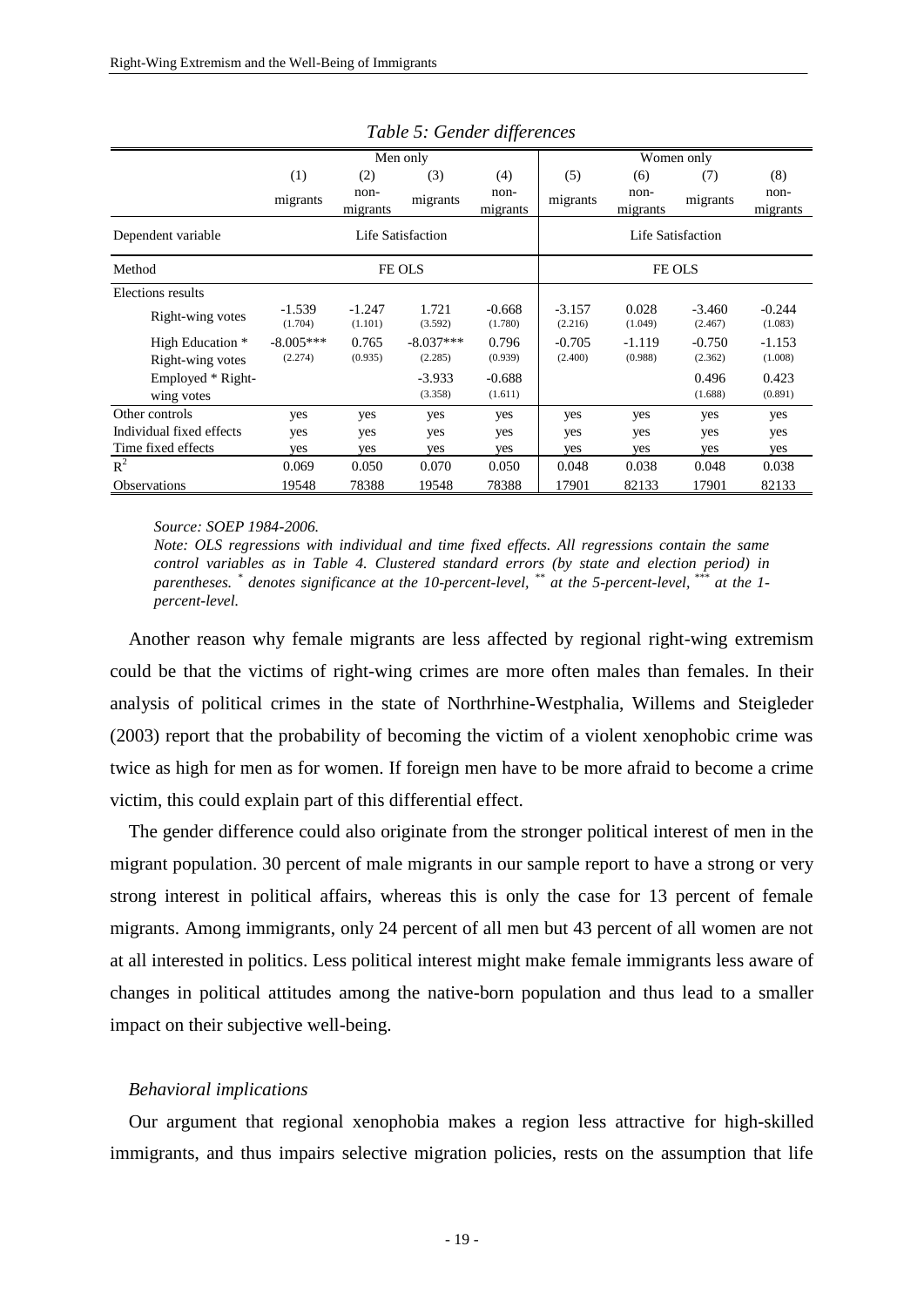satisfaction matters for migration decisions. This assumption has intuitive appeal because one would expect people's migration decisions to be driven by their desire to "pursue happiness". Indeed, Blanchflower and Shadforth (2009) who show that the propensity to migrate from Eastern Europe to the UK is negatively correlated with mean life satisfaction in the migrants' home countries. The correlation with life satisfaction is stronger than that with GDP per capita. Nevertheless, it is difficult to provide a direct empirical test of this assumption using micro-data because such data typically does not contain information on actual migration decisions. In case of the SOEP, we only observe individuals while participating in the panel. If they drop out, it might be because they died, moved to an unknown destination (domestically or abroad), or refused to continue participating for other reasons. Hence, it is not possible to estimate the rate at which migrants leave the country convincingly. Likewise, we do not observe whether potential migrants abstain from moving to Germany.

| Dependent variable       | Desire to stay in Germany forever $(1 = yes; 0 = no)$ |                       |                     |                     |  |  |  |  |  |  |
|--------------------------|-------------------------------------------------------|-----------------------|---------------------|---------------------|--|--|--|--|--|--|
| Method                   | logit                                                 | cond. FE logit        | logit               | cond. FE logit      |  |  |  |  |  |  |
|                          | (1)                                                   | (2)                   | (3)                 | (4)                 |  |  |  |  |  |  |
| Elections results        |                                                       |                       |                     |                     |  |  |  |  |  |  |
| Life satisfaction        | $0.072***$<br>(0.007)                                 | $0.104***$<br>(0.012) |                     |                     |  |  |  |  |  |  |
| High Education *         | $0.074***$                                            | 0.015                 |                     |                     |  |  |  |  |  |  |
| life satisfaction        | (0.017)                                               | (0.030)               |                     |                     |  |  |  |  |  |  |
| Right-wing votes         |                                                       |                       | $-2.865$<br>(4.388) | $-1.698$<br>(9.363) |  |  |  |  |  |  |
| High Education *         |                                                       |                       | $-2.670$            | $-0.182$            |  |  |  |  |  |  |
| Right-wing votes         |                                                       |                       | (3.922)             | (29.579)            |  |  |  |  |  |  |
| Other controls           | yes                                                   | yes                   | yes                 | yes                 |  |  |  |  |  |  |
| Individual fixed effects | no                                                    | yes                   | no                  | yes                 |  |  |  |  |  |  |
| Time fixed effects       | yes                                                   | ves                   | yes                 | yes                 |  |  |  |  |  |  |
| Log likelihood           | $-23817$                                              | $-10002$              | $-23704$            | $-9950$             |  |  |  |  |  |  |
| <b>Observations</b>      | 37124                                                 | 25336                 | 36751               | 25080               |  |  |  |  |  |  |

#### *Table 6: Migration intentions*

#### *Source: SOEP 1984-2006.*

*Note: The sample includes migrants only. All regressions contain the same control variables as in Table 4. Clustered standard errors (by state and election period) in parentheses (columns 3 and 4). \* denotes significance at the 10-percent-level, \*\* at the 5-percent-level, \*\*\* at the 1-percentlevel.*

To illustrate that life satisfaction matters for migration decision, we make use of information on migration *intentions*. In the SOEP, respondents who are not German citizens since birth are asked every year "Do you want to stay in Germany forever?", to which they can answer either "yes" or "no". Using the sample of migrants, we regress the intention to stay on the same range of personal characteristics as before and add individual life satisfaction to the regressors. Our results show that life satisfaction is positively correlated with the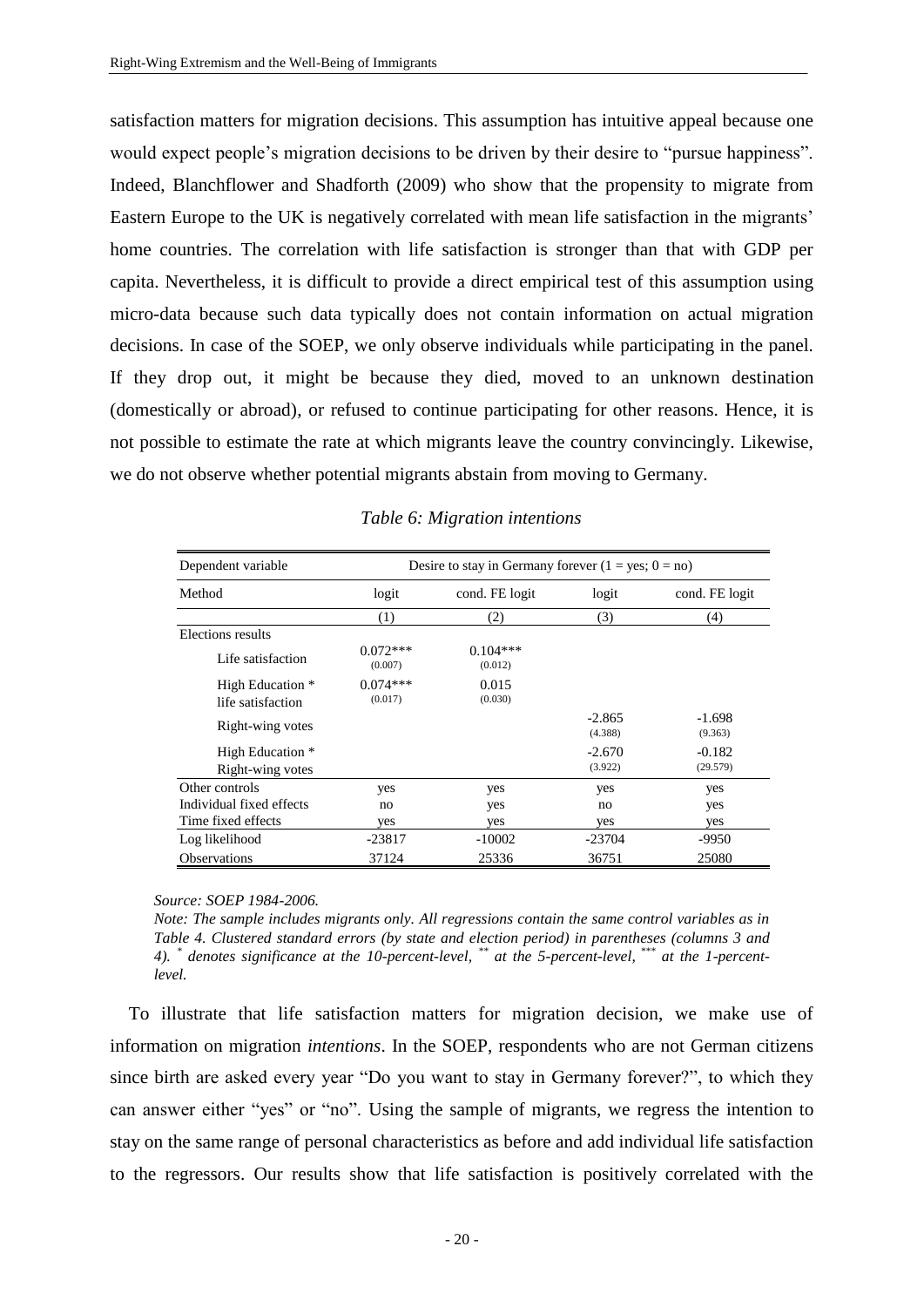intention to stay in Germany (Table 6). In the cross-section, we find a positive interaction with education, which even strengthens the argument that the deterring effects of right-wing extremism are especially strong for high-skilled migrants. When accounting for fixed effects, however, the interaction effect disappears. Nevertheless, life satisfaction remains a strong correlate of migration intentions. We also regress migration intentions on right-wing votes. The signs of the estimated coefficients indicate that an increase in the number of right-wing votes decreases the probability that a migrant intents to stay in Germany, but they lack statistical significance.

In general, the results show that an increase in the prevalence of right-wing attitudes and xenophobia reduces life satisfaction of migrants, and in particular of male migrants, noticeably. The results are robust to changes in the estimation method applied and to variations in the sample. The negative effects of right-wing extremism on the well-being of migrants are even more pronounced for highly educated migrants. We do not find evidence that the same relationship holds for the native-born population.

#### VI. CONCLUSION

To cope with demographic change and to fill urgent shortages on their labor markets, aging economies rely on the inflow of young, well-educated migrants. To be attractive for such workers, it is not enough for countries to offer high wages and fast immigration processes. At least as important is that migrants can expect to move to a safe and open-minded society in which they can feel welcome and are able to enjoy a higher quality of life than in their country of origin. Xenophobia and other hostile attitudes towards migrants and other ethnic minorities among the native-born population, however, could constitute a strong deterrent to economically desirable migration (cf. the evidence provided by Bussmann and Werle 2004).

In this paper, we have analyzed the regional prevalence of anti-foreign sentiments expressed in right-wing voting behavior on the life satisfaction of migrants in that region. Using individual panel data for Germany from 1984 to 2006, our estimates indicate that the life satisfaction of migrants decreases when the right-wing extremism in their region of residence rises, as approximated by the vote share received by political parties of the extreme right in elections to federal and state parliaments. When distinguishing between different skill groups, we find that the better-educated migrants react more strongly to shifts in right-wing voting behavior than those with lower levels of education. As a possible explanation for this pattern, we suspect that better-educated immigrants have a stronger desire to identify with and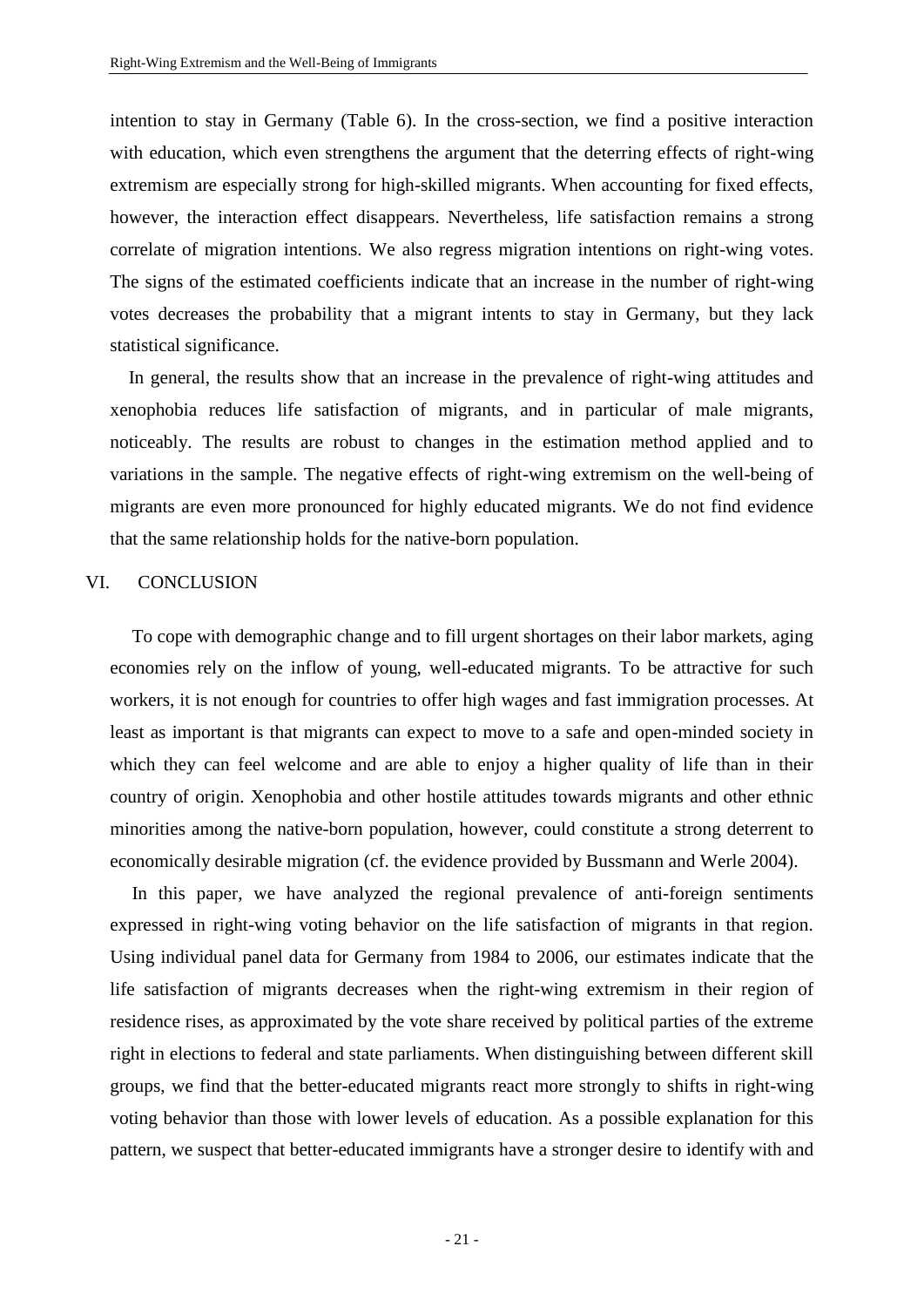integrate in their host country, resulting in stronger disappointment and frustration if they the native-born population reveals negative perceptions to immigration as expressed in an increasing share of right-wing votes. This presumption is also supported by Fan and Stark (2007) who show that the effort of assimilation and integration increases with economic similarity between migrants and natives. If life satisfaction is a decisive variable in the choice of regions people want to move to, work in, and spend their life in, an increased prevalence of right-wing behavior may frighten off foreigners, with potentially negative economic consequences for the region shunned by high-skilled migrants. These results suggest that recent attempts to make immigration more attractive to the high-skilled are ill-fated if they do not simultaneously address the question of how to reduce right-wing attitudes among the native-born population.

#### **References**

- Bauer, Thomas K., Deborah Cobb-Clark, Vincent A. Hildebrand and Mathias Sinning (2011). A Comparative Analysis of the Nativity Wealth Gap, *Economic Inquiry*. 49: 989-1007.
- Beutin, Ricklef, Marcel Canoy, Anna Horvath, Agnes Hubert, Frédéric Lerais, Peter Smith and Myriam Sochacki (2006). Migration and Public Perception. Report. Brussels: Bureau of European Policy Advisers, European Commission.
- Blanchflower, David G. and Andrew J. Oswald (2004). Well-being over time in Britain and the USA, *Journal of Public Economics.* 88(7-8): 1359-1386.
- Blanchflower, David G. and Chris Shadforth (2009). Fear, Unemployment and Migration, *The Economic Journal.* 119(535): F136-F182.
- Borjas, George (1985). Assimilation, Changes in Cohort Quality, and the Earnings of Immigrants, *Journal of Labor Economics.* 3(4): 463-489.
- Bussmann, Kai-D. and Markus Werle (2004). Fremdenfeindlichkeit und rechte Gewalt: Standortnachteil Ost, *Neue Kriminalpolitik.* 16(3): 96-99.
- Card, David, Christian Dustmann and Ian Preston (2005). Understanding attitudes to immigration: The migration and minority module of the first European Social Survey. CREAM Discussion Paper No. 03/05, London.
- Carlsson, Frederik and Olof Johansson-Stenman (2010). Why Do You Vote and Vote as You Do?, *Kyklos.* 63(4): 495–516.
- Chiswick, Barry R. (1978). The Effect of Americanization on the Earnings of Foreign-born Men, *Journal of Political Economy.* 86(5): 897-921.
- Constant, Amelie and Klaus F. Zimmermann (2005). Immigrant Performance and Selective Immigration Policy: A European Perspective, *National Institute Economic Review.* 194: 94-105.
- Dustmann, Christian and Ian Preston (2001). Attitudes to Ethnic Minorities, Ethnic Context and Location Decisions, *Economic Journal.* 111 (April): 353-373.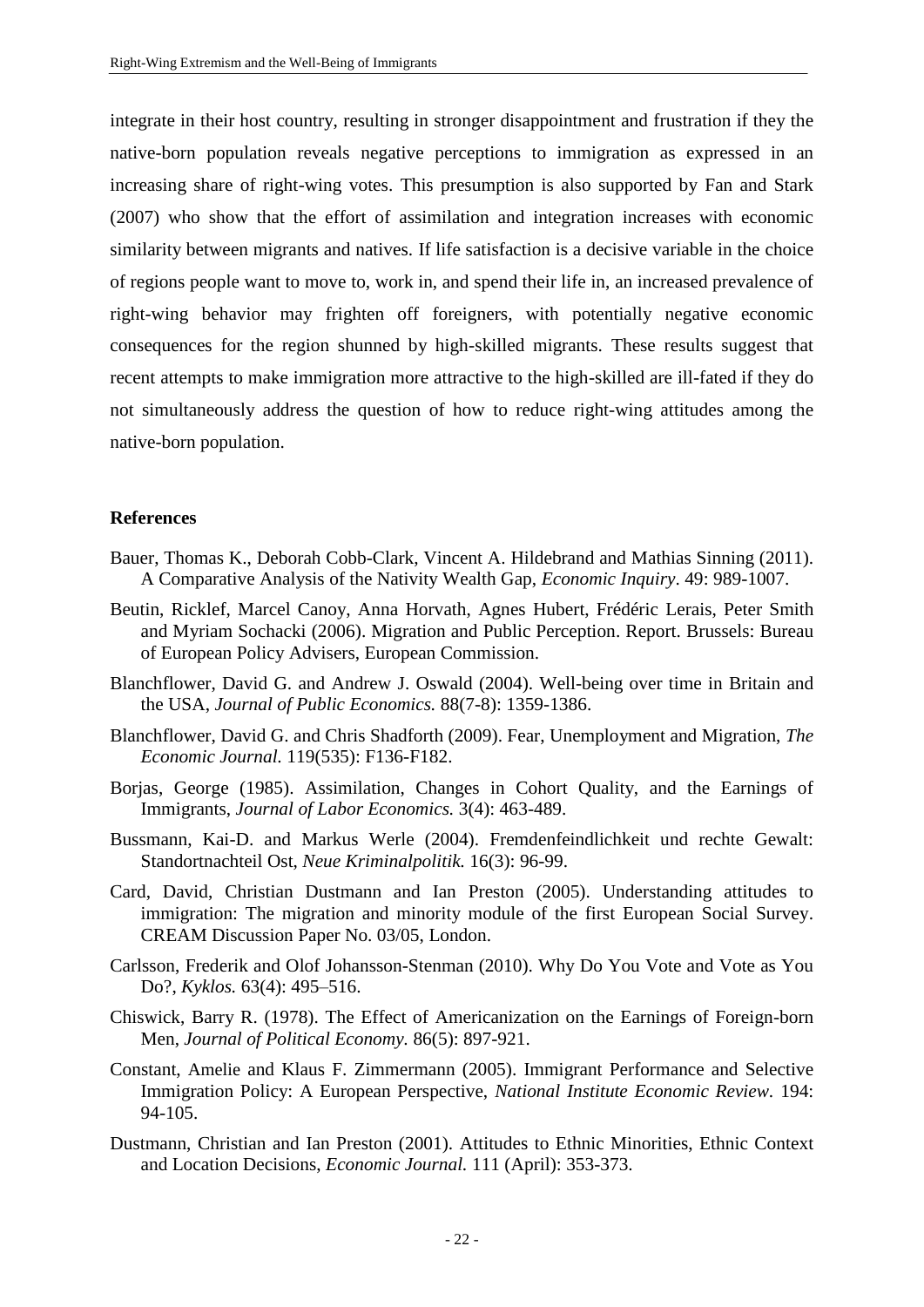- Dustmann, Christian and Ian Preston (2005). Is Immigration Good or Bad for the Economy? Analysis of Attitudinal Responses, *Research in Labor Economics.* 24: 3-34.
- Falk, Armin, Andreas Kuhn and Josef Zweimüller (2011). Unemployment and Right-Wing Extremist Crime, *Scandinavian Journal of Economics.* 113(2): 260-285.
- Fan, **C**. Simon and Oded Stark (2007). A Social Proximity Explanation of the Reluctance to Assimilate, *Kyklos.* 60 (1): 55–63.
- Ferrer-i-Carbonell, Ada and Paul Frijters (2004). How Important is the Methodology for the Estimates of the Determinants of Happiness?, *Economic Journal.* 114 (July): 641-659.
- Fertig, Michael and Christoph M. Schmidt (2011). Attitudes towards foreigners and Jews in Germany: identifying the determinants of xenophobia in a large opinion survey, *Review of Economics of the Household.* 9(1); 99-128.
- Frey, Bruno S. and Alois Stutzer (2002). What Can Economists Learn from Happiness Research?, *Journal of Economic Literature.* 40(2): 402-435.
- Frijters, Paul, John P. Haisken-DeNew and Michael A. Shields (2004). Investigating the Patterns and Determinants of Life Satisfaction in Germany Following Reunification, *Journal of Human Resources.* 39 (3): 649-674.
- Guven, Cahit (2011). Are Happier People Better Citizens?, *Kyklos.* 64 (2): 178–192.
- Haisken-DeNew, John P. and Markus Hahn (2006). *PanelWhiz: A Flexible Modularized Stata Interface for Accessing Large Scale Panel Data Sets.* http.//www.panelwhiz.eu, mimeo.
- Ivarsflaten, Elisabeth (2005). The vulnerable populist right parties: No economic realignment fuelling their electoral success, *European Journal of Political Research.* 44: 465-492.
- Ivarsflaten, Elisabeth (2008). What Unites Right-Wing Populists in Western Europe? Re-Examining Grievance Mobilization Models, in: Seven Successful Cases, *Comparative Political Studies* 41(1): 3-23.
- Kroh, Martin and Martin Spieß (2006). Documentation of Sample Sizes and Panel Attrition in the German Socio Economic Panel (SOEP) 1984 – 2005. DIW Data Documentation 15, Berlin: DIW.
- Krueger, Alan B. and Jörn-Steffen Pischke (1997). A statistical analysis of crime against foreigners in unified Germany, *Journal of Human Resources.* 32: 182-209.
- Kubink, Michael (2002). Rechtsextremistische und fremdenfeindliche Straftaten, *Zeitschrift für Rechtspolitik.* 07/2002: 308-312.
- Land, Kenneth C., Patricia L. McCall and Lawrence E. Cohen (1990). Structural Covariates in Homicide Rates: Are There Any Invariances Across Time and Social Space?, *American Journal of Sociology.* 95(4): 922-963.
- Liebig, Thomas (2007). The Labour Market Integration of Immigrants in Germany. OECD Social, Employment, and Migration Working Papers No. 47, Paris: OECD.
- Luechinger, Simone, Stephan Meier and Alois Stutzer (2010). Why Does Unemployment Hurt the Employed? Evidence from the Life Satisfaction Gap Between the Public and the Private Sector, *Journal of Human Resources.* 45(4): 998-1045.
- Moulton, Brent R. (1990). An Illustration of a Pitfall in Estimating the Effects of Aggregate Variables on Micro Units, *The Review of Economics and Statistics.* 72(2): 334-38.
- OECD (2007). *International Migration Outlook 2007*, Paris: OECD.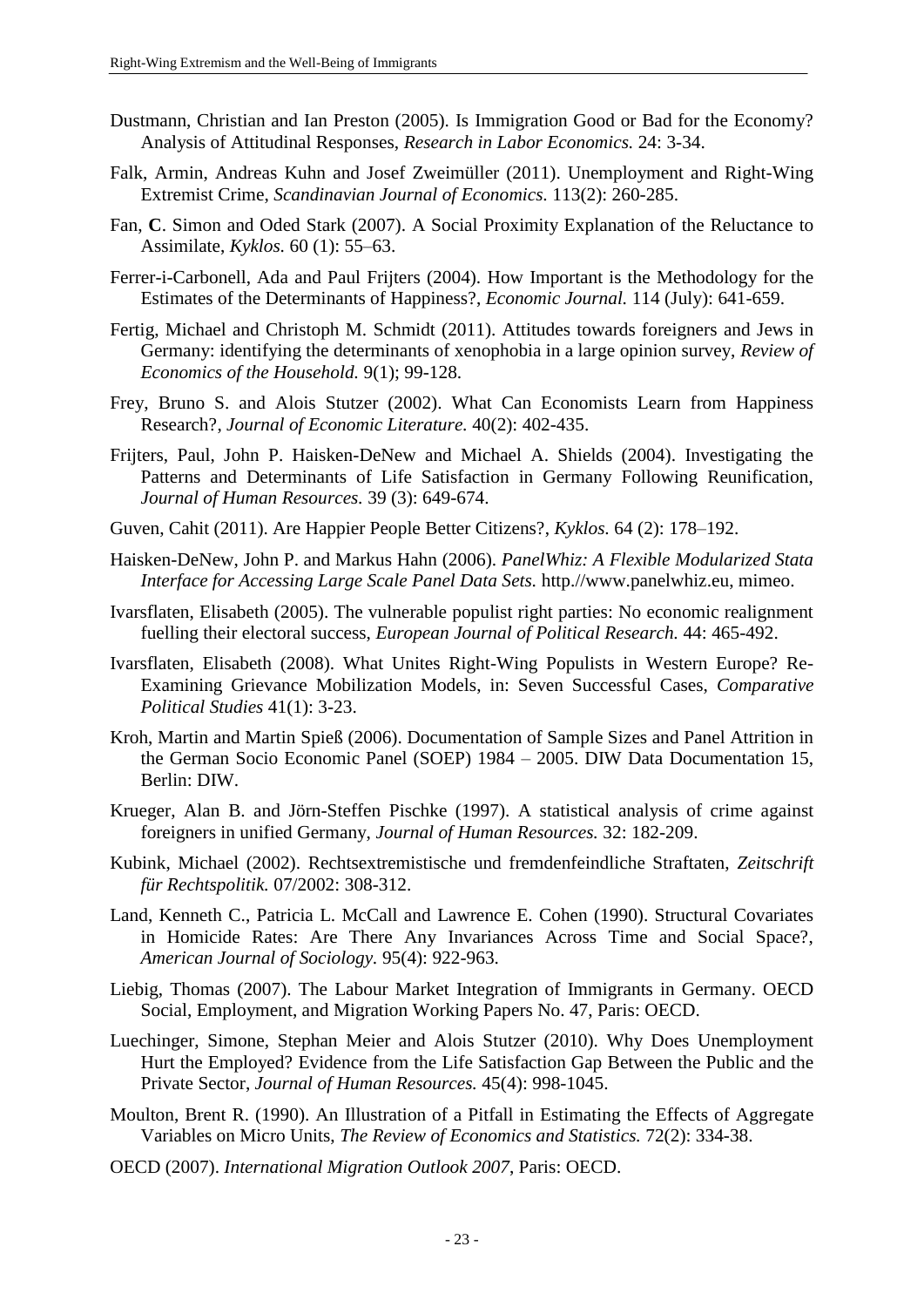- Safi, Mirna (2010). Immigrants' Life Satisfaction in Europe: Between Assimilation and Discrimination, *European Sociological Review.* 26(2): 159-176.
- Siedler, Thomas (2011). Parental Unemployment and Young People's Extreme Right-Wing Party Affinity: Evidence from Panel Data, *Journal of the Royal Statistical Society: Series A.* 174(3): 737-758.
- Statistisches Bundesamt (2006). Bevölkerung Deutschlands bis 2050. Wiesbaden.
- Statistisches Bundesamt (2008). Bevölkerung und Erwerbstätigkeit. Ausländische Bevölkerung*.* Fachserie 1 Reihe 2, Wiesbaden.
- van Praag, Bernard M. S. and Ada Ferrer-i-Carbonell (2004). *Happiness quantified. A satisfaction calculus approach.* Oxford: Oxford University Press.
- Verfassungsschutz (2008). Verfassungsschutzbericht 2008, Berlin: Bundesministerium des Innern.
- Willems, Helmut and Sandra Steigleder (2003). Youth Conflict or Hate Crime? Constellations of Perpetrators and Victims in Xenophobic Violence (in German), *Journal of Conflict and Violence Research.* 5(1): 5-28.
- World Bank (2006). Global Economic Prospects 2006. Economic Implications of Remittances and Migration, Washington: World Bank.